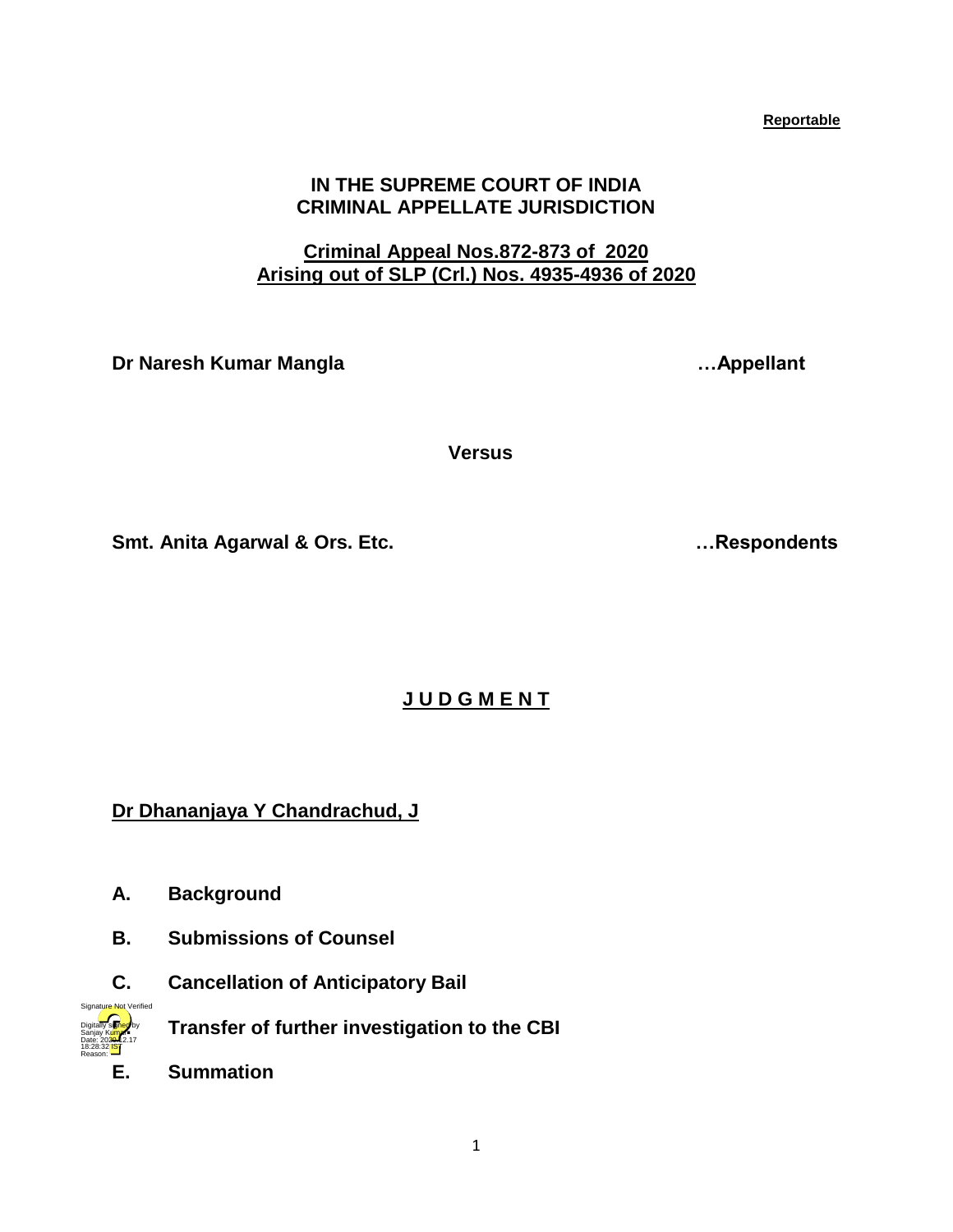**PART A** 

### 1 Leave granted

### **A Background**

2 Applications for anticipatory bail under Section 438 of the Code of Criminal Procedure 1973 (**"CrPC"**) were filed by four out of five persons who have been named as accused in Case Crime No. 0623 of 2020 registered at Police Station Tajganj, District Agra under Sections 498A, 304-B, 323, 506 and 313 of the Indian Penal Code (**"IPC"**) and Sections 3/4 of the Dowry Prohibition Act, 1961. The husband of the deceased<sup>1</sup> is in custody. The applicants for anticipatory bail are the parents-in-law<sup>2</sup>, brother-in-law<sup>3</sup> and sister-in-law<sup>4</sup> of the deceased. A Single Judge of the High Court of Judicature at Allahabad allowed the applications and granted them anticipatory bail. The father of the deceased is in appeal.

3 The marriage between the deceased (Deepti) and Sumit Agarwal took place on 3 November 2014. On 7 August 2020, the appellant lodged a complaint which was registered as a First Information Report (**"FIR"**) under Section 154 of the CrPC. The FIR, *inter alia*, records that Deepti was a doctor and the appellant spent an amount in excess of Rs.1.50 crores for conducting the marriage. It is alleged that even thereafter, Sumit, his parents, brother-in-law and sister-in-law misbehaved with the deceased on account of dowry. The deceased, it is alleged, was pressurized to bring money. The FIR alleges that the appellant had paid money on several

 $\overline{\phantom{a}}$  $1^1$  A-1

 $2$  A-2 and A-3

 $3$  A-4

 $4A-5$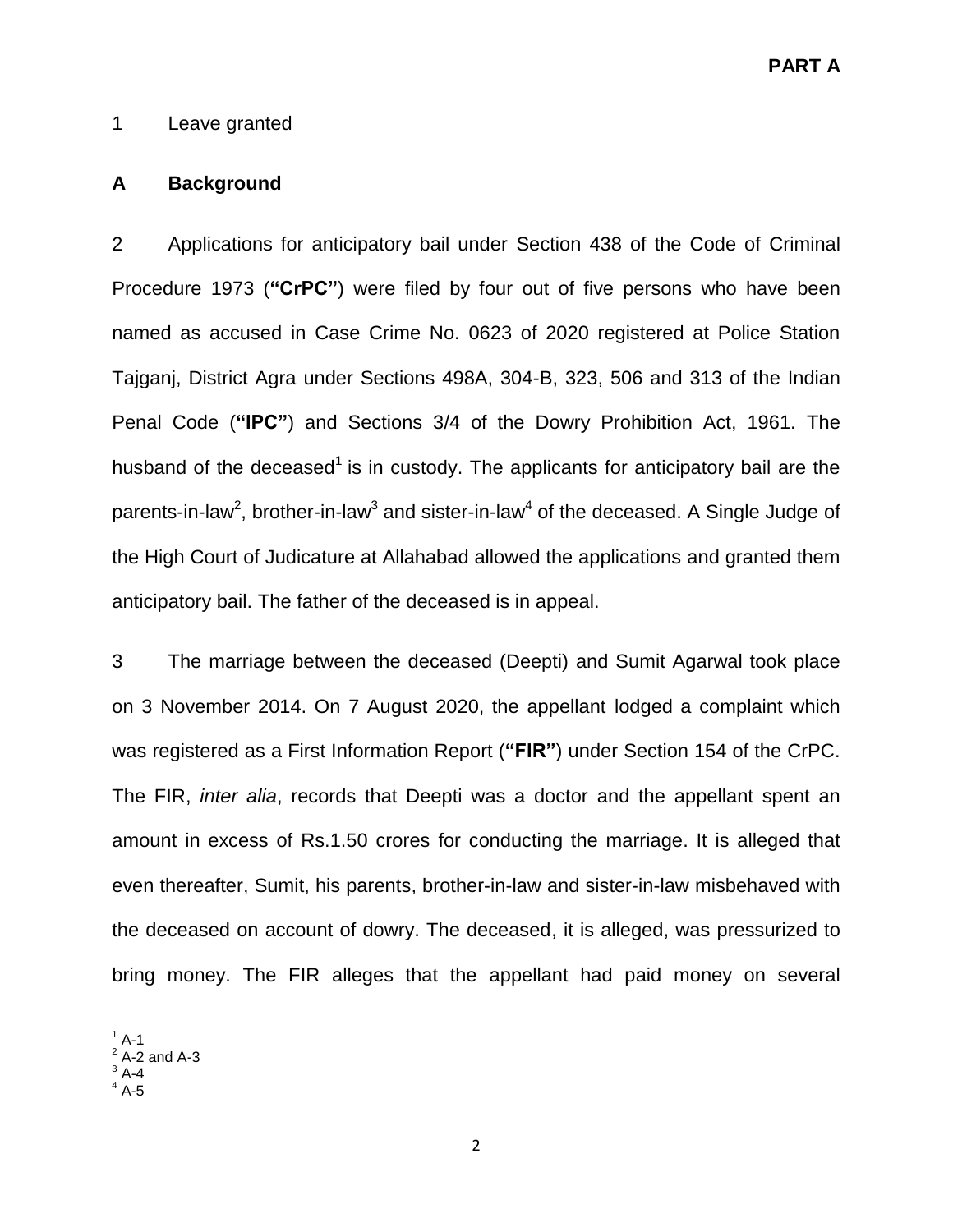occasions by cheque to the in-laws of the deceased. On account of the demand for dowry, it was alleged that she was severely assaulted in 2017 and the injuries were medically examined at the Government Hospital in Vrindavan. In the meantime, Deepti suffered miscarriages on two occasions and ultimately, adopted a daughter. As regards the incident which eventually led to the unnatural death by the alleged suicide of Deepti, the FIR records that:

> "About 18-19 days ago, all the abovementioned family members of her in-laws badly beaten up Dipti on account of dowry and threatened her that if she informed the family of her parents, she will have to face the consequences. On 03.08.2020, in the morning, Dr S. C. Agarwal telephonically threatened the applicant and demanded the money, and also threatened that either I should fulfill the demand, otherwise, I will be responsible for whatever happens in future. The same day in the afternoon at 3:09 PM and thereafter at 5:31 PM in the evening, Dipti told the applicant and the wife of the applicant about beating up done by them about 18-19 days ago and regarding taking advice by all the people and about threat to her life. At the time, the applicant was in Faridabad and he told her about coming to Agra in the night itself. However, before the applicant could reach in the evening on the same day these dowry greedy people killed Dipti in [xxx] for non-receipt of dowry and non-fulfilment of the demands, and admitted Dipti in their hospital itself in the almost dead condition, in order to save themselves, but she was not allowed any treatment with the intention of killing her. In order to save the life of Dipti, the applicant took her away to the Sarvodaya hospital Faridabad for treatment, at the earliest, in the morning itself, where Dipti died yesterday on 06.08.2020 during treatment. These people have also taken possession of the entire money which was earned by Dipti. Dipti has been killed by Sumit, S.C. Agarwal, Mrs Anita, Amit and Tulika, for dowry with cruel behavior. We performed the last rites of Dipti in Kosi. Since we were busy in the treatment and performing the last rites of Dipti, the applicant has come for filing the report."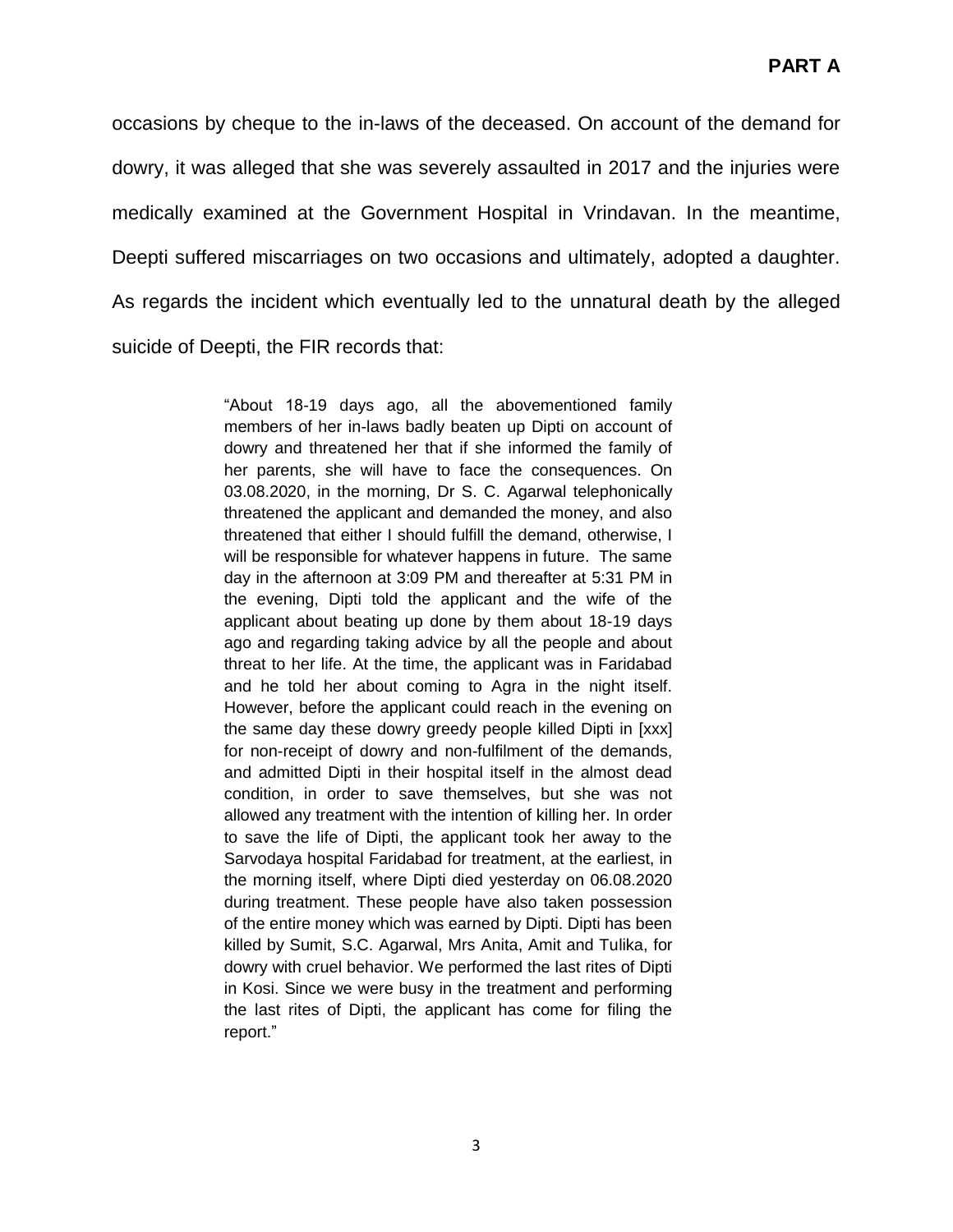4 The spouse of the deceased-who is also a doctor by profession, was taken into custody on 7 August 2020. On 10 August 2020, the four respondents (A-2 to A-5) sought anticipatory bail before the Sessions Court, Agra<sup>5</sup>. By an order dated 21 August 2020, the Sessions Judge, Agra declined anticipatory bail. After adverting to the submission of the accused that a suicide note which was allegedly left behind by the deceased did not contain any allegation of harassment for dowry and the deceased was a partner and investor in the Agra Medical and Cardiac Super Specialty Hospital set up by her father-in-law, the Sessions Judge observed:

> "On the other hand, the documents have been filed on behalf of the complainant side, in which it has been shown that the money was transferred to different transactions. The photocopy of the application dated 01.10.2017 submitted by the deceased to the SHO, Kosikalan, District Mathura, has also been filed, in which it is mentioned about beating up of the deceased by Dr Amit Agarwal, Tulika Agarwal and Anita Agarwal and pushing her down through the stairs with the intention of killing her, and it has been mentioned that she suffered considerable injuries in it. It has also been stated in it that all this has happened at the instance of her father-inlaw S.C. Agarwal, who has asked her to bring Rs. 20 lakhs from the family of her parents. In addition, the photocopy of the injury report of the deceased dated 02.10.2017 of the additional district joint hospital, Brindaban has also been filed."

5 The Sessions Judge noted that besides naming the accused specifically, there were also allegations against the four respondents in the FIR of torturing the deceased and of making demands for dowry. On 9 September 2020, non-bailable warrants were issued against the four accused. Applications for anticipatory bail

l <sup>5</sup> Anticipatory bail application nos. 241/242 of 2020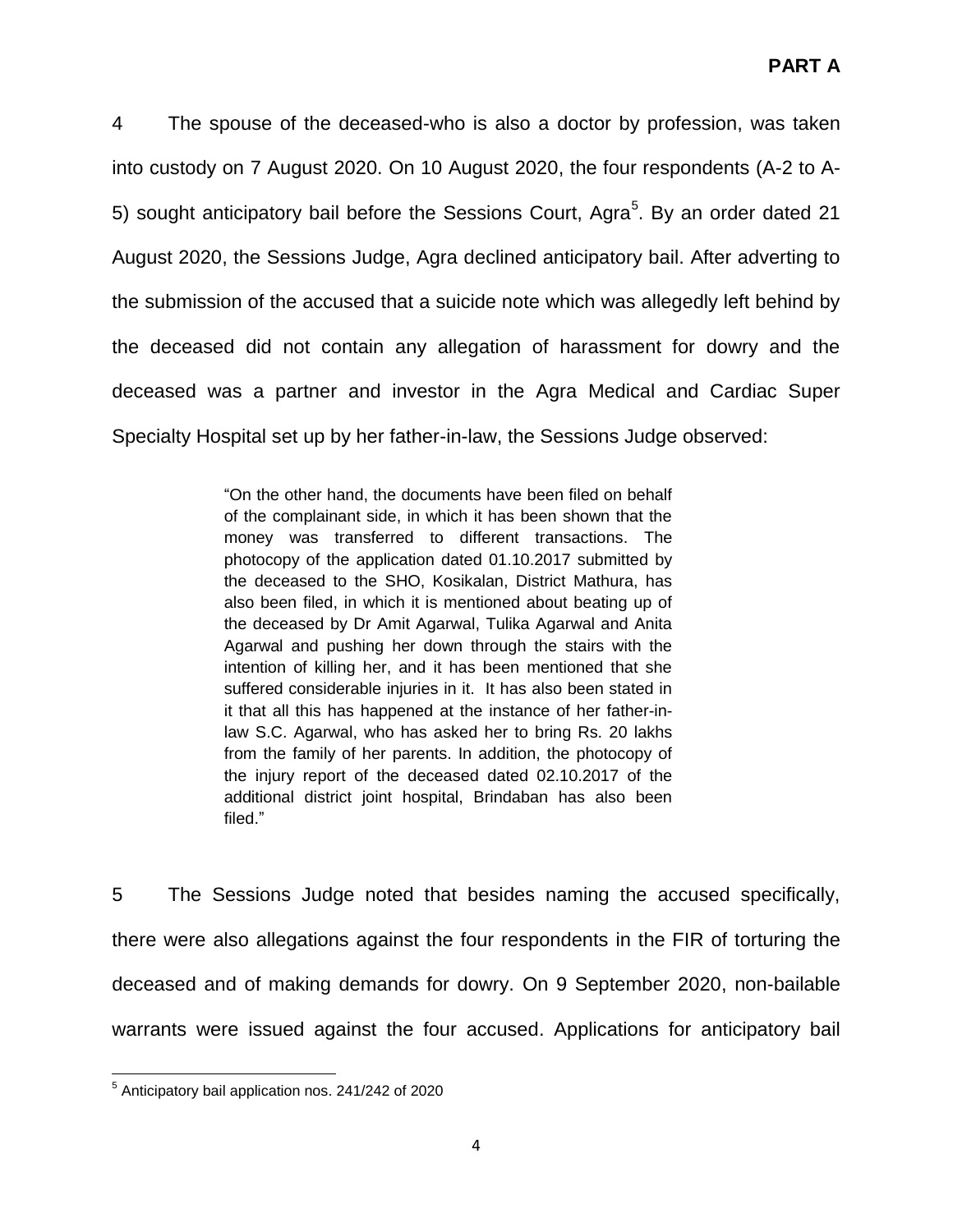were filed on their behalf before the High Court<sup>6</sup>. On 22 September 2020, a learned Single Judge, after noting the submissions, posted the applications for anticipatory bail for "further hearing" on 28 September 2020 and protected the accused against arrest in the interim. On 28 September 2020, another Single Judge of the High Court before whom the application was listed noted the fact that the earlier order dated 22 September 2020 had posted the application for "further hearing" and directed the registry to process the listing of the proceedings accordingly. Eventually, anticipatory bail has been granted by the order of the High Court dated 29 September 2020. The reasons on the basis of which the High Court proceeded to grant anticipatory bail are contained in paragraph 20 of the judgment of the High Court which is extracted below:

> "20. Having heard the learned counsel for applicants, learned A.G.A. and the learned counsel for the informant and the undisputed position which has emerged from the record as noted above, the fact of the matter is that the applicants are the father-in-law, mother-in-law, Jeth and Jethani of deceased. Secondly, the husband of the deceased is already in jail. Thirdly, the F.I.R. is not to be treated as an encyclopedia of prosecution case but must reflect the basic prosecution case. When judged in the light of above, the F.I.R. prima facie appears to be engineered to implicate the applicants. There is no co-relation in between the various allegations leveled in the F.I.R. The allegations made are general in nature and no specific role has been assigned to any of the above named applicants regarding the alleged demand of dowry. From the perusal of the material on record, particularly the income-tax returns it cannot be said that the applicants are not of sufficient means. The absence of any external injury on the body of the deceased, clearly denotes the bonafide (sic) of applicants."

l  $6$  Criminal Misc Anticipatory Bail Application Nos. 5457/5460 of 2020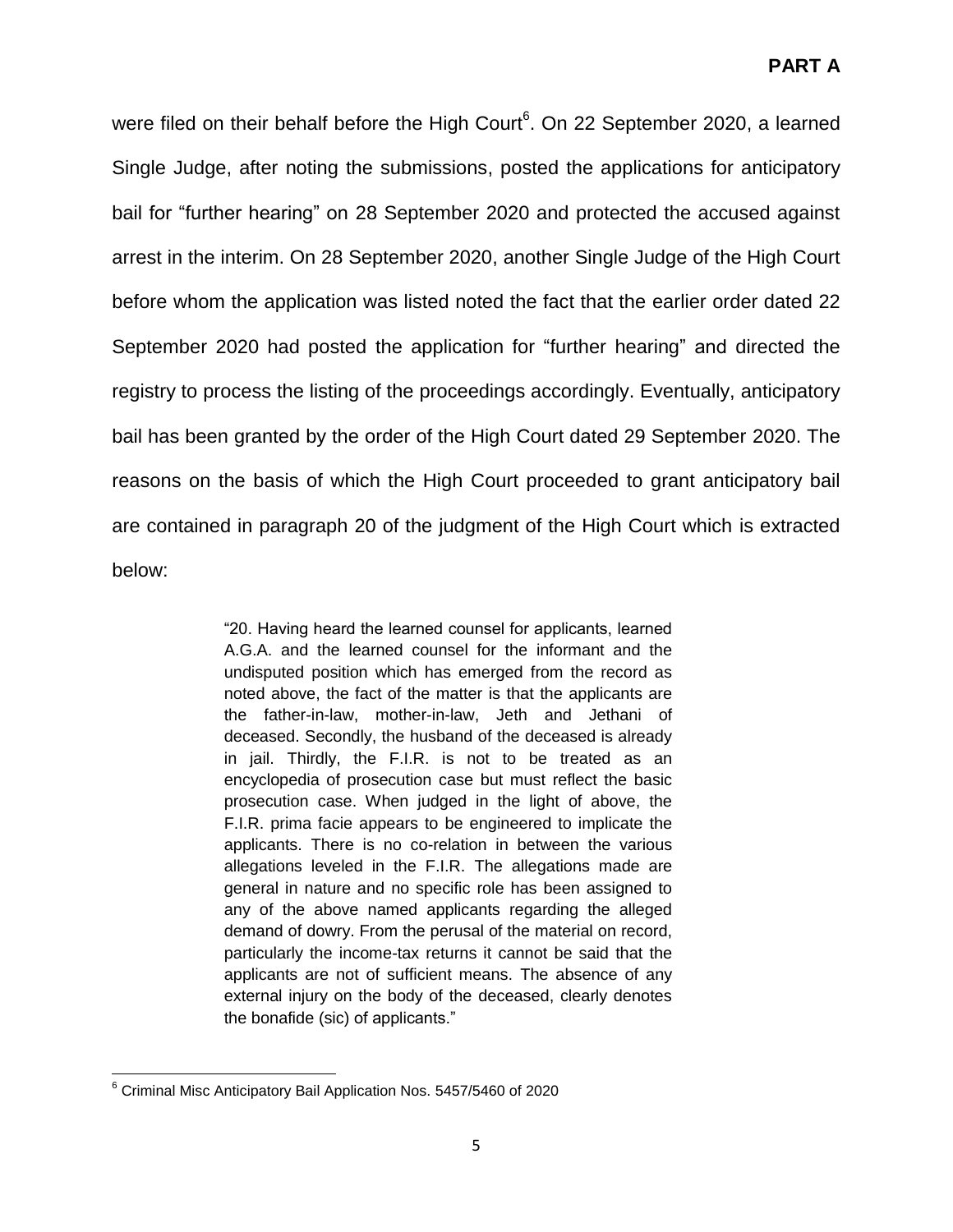6 Notice was issued on the Special Leave Petitions on 27 October 2020. In pursuance of the order, the State of Uttar Pradesh has entered appearance and is represented by Shri Vimlesh Kumar Shukla, Senior Counsel and Mr Vishnu Shankar Jain as Counsel. The respondent-accused are represented by Mr Sidharth Luthra and Mr R Basant, Senior Counsel. Counter affidavits and written submissions have been filed.

### **B Submissions of Counsel**

7 Assailing the grant of anticipatory bail, Mr Shekhar Naphade, Senior Counsel representing the Appellant, submitted that:

- (i) Though specific allegations have been leveled in the FIR that the deceased has been killed, which indicates the commission of a cognizable offence, there has been no investigation by the police of whether the death was homicidal and she was murdered;
- (ii) The Sessions Judge, while denying anticipatory bail, made a specific reference to the transfer of moneys by the deceased into the account of her father-in-law. As a matter of fact, between 19 November 2015 and 15 December 2018, an amount of Rs.50.53 lacs was transferred by the parents of the deceased (of which an amount of Rs.15 lacs has been paid directly by a family friend to the father-in-law of the deceased), the rest being transferred into her account. The amount of Rs 15 lakhs was repaid by the informant on 17 December 2019 to the person who had lent the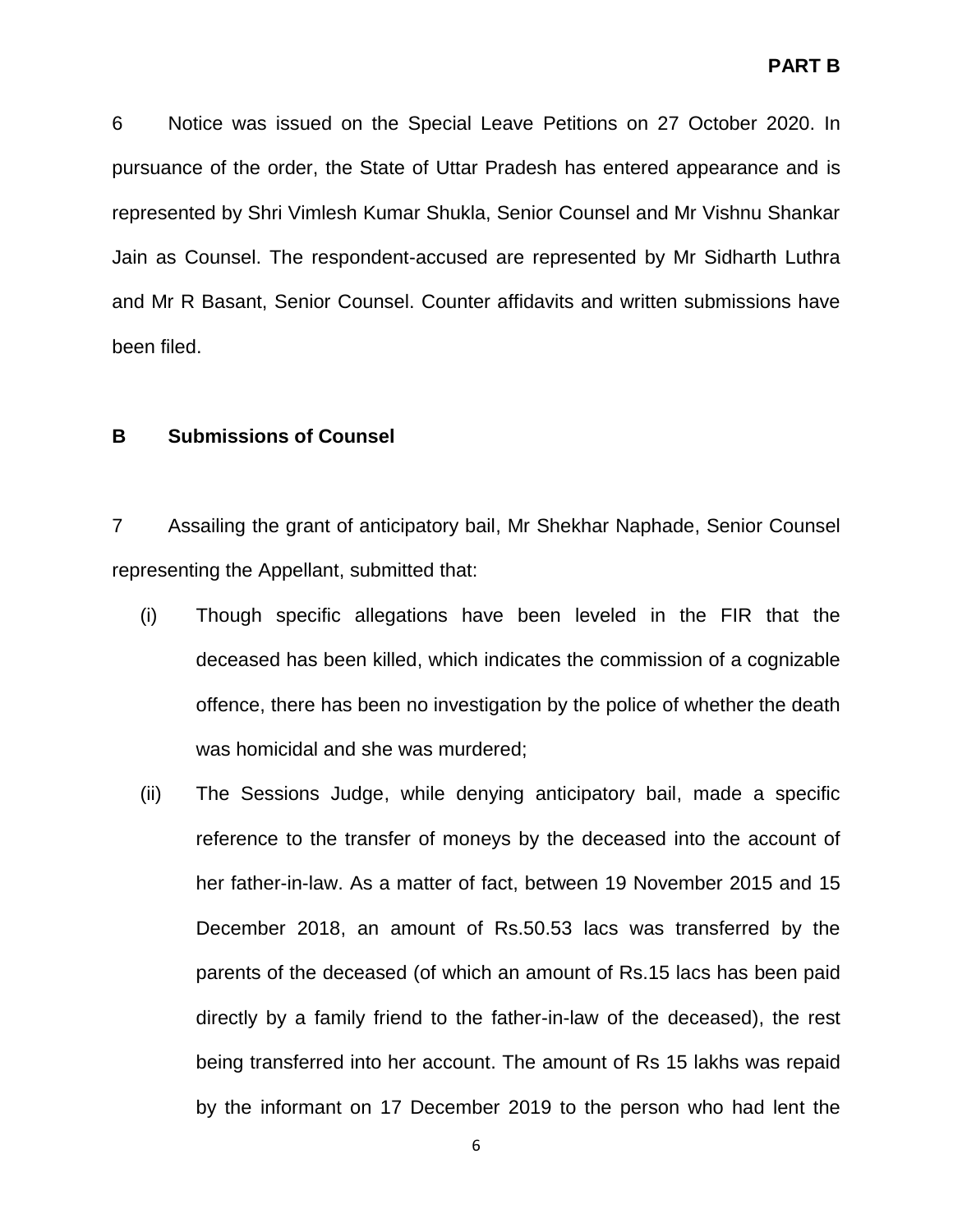moneys. Between 4 December 2015 and 1 March 2017, the deceased transferred an amount of Rs.24 lacs by bank transfer from her account to the account of her father-in-law. Details of these payments are as follows:

| C. AMOUNT TRANSFERRED FROM DECEASED TO R-5 FOR INVESTMENT [PG. K, SLP] |             |               |                                               |                    |                                                                               |
|------------------------------------------------------------------------|-------------|---------------|-----------------------------------------------|--------------------|-------------------------------------------------------------------------------|
| S.<br><b>No</b>                                                        | <b>Date</b> | <b>Amount</b> | <b>Purpose</b>                                | Pages<br>(Counter) | Corresponding<br>same entry in A2's<br><b>Balance Sheet @ Pg</b><br>(Counter) |
| 1.                                                                     | 04.12.2015  | 2,00,000      | <b>Building</b><br>Construction<br>Investment | 274                | 180                                                                           |
| 2.                                                                     | 02.06.2016  | 2,00,000      | <b>Building</b><br>Construction<br>Investment | 275                | 183 (Received next<br>day i.e 03.06.2016)                                     |
| 3.                                                                     | 30.06.2016  | 5,00,000      | <b>Building</b><br>Construction<br>Investment | 275                | 184                                                                           |
| 4.                                                                     | 01.03.2017  | 15,00,000     | <b>Building</b><br>Construction<br>Investment | 277                | 187                                                                           |
| <b>Total</b>                                                           |             | 24,00,000     |                                               |                    |                                                                               |

(iii) The deceased was an anesthetist and was working in the family run nursing home of the respondent-accused. She died within 5 years and 8 months of her marriage. There are specific allegations in the FIR of an incident which took place on 1 October 2017 when the deceased was assaulted by her mother-in-law and by the elder brother of her husband (brother-in-law of the deceased) and his spouse (sister-in-law of the deceased); at the instance of her father-in-law, which led to the filing of a complaint with the SHO, Police Station Kosi Kalan, District Mathura on 1 October 2017. The medical report of the examination of the deceased shows the presence of five injuries which have been attributed to be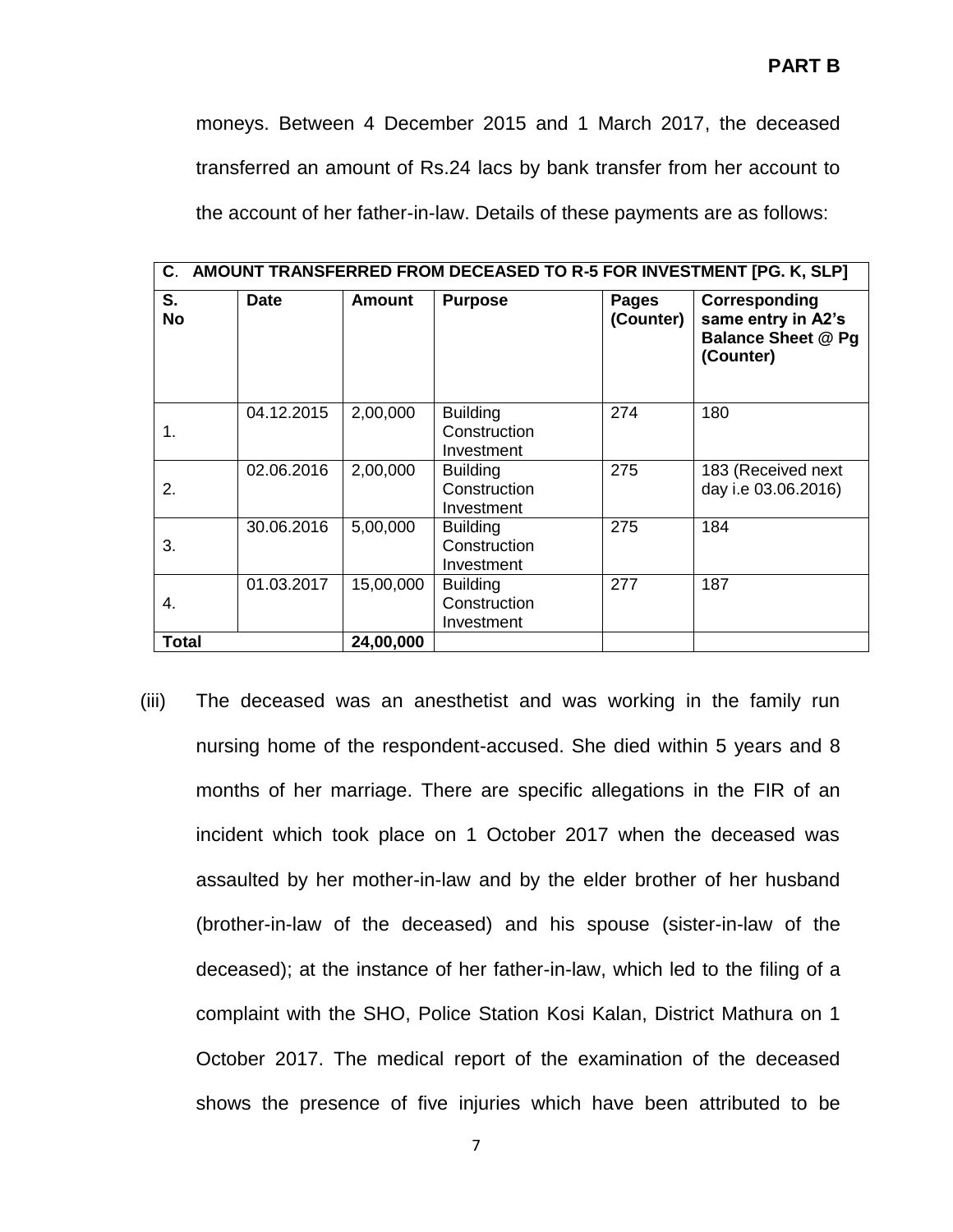caused by a hard and blunt object; The complaint was not pursued to save the marriage of the deceased;

- (iv) The police were informed of the incident of hanging of the victim at 1930 hours on 3 August 2020. The investigating team however reached the site only on 4 August 2020 at 1130 and at 1330 hours prepared an inventory of articles recovered from the scene. It is alleged that the suicide note is missing from the list and finds a mention only in a General Diary entry at 2356 hours. In the charge-sheet which has eventually been filed on 5 November 2020, the recovery *panchnama* of the suicide note does not find mention. The suicide note is not in the handwriting of the deceased;
- (v) The FIR contains a specific allegation that on 3 August 2020 the informant had received a telephone call from the father-in-law of the deceased demanding money and that on the same day in the afternoon at 3:09 pm and 5:31 pm the deceased spoke to the informant and his wife and informed them that she had been assaulted about 18 or 19 days earlier and of the threat to her life. The appellant told his daughter that he was in Faridabad and would reach Agra on the same night but before he could do so the deceased had allegedly been killed. The FIR alleges that the inlaws of the deceased had taken away the entire money which was earned by her as a doctor;
- (vi) The applications for anticipatory bail filed by the respondent-accused were dismissed by the Sessions Judge on 21 August 2020. A non-bailable warrant was issued on 9 September 2020. In spite of the dismissal of the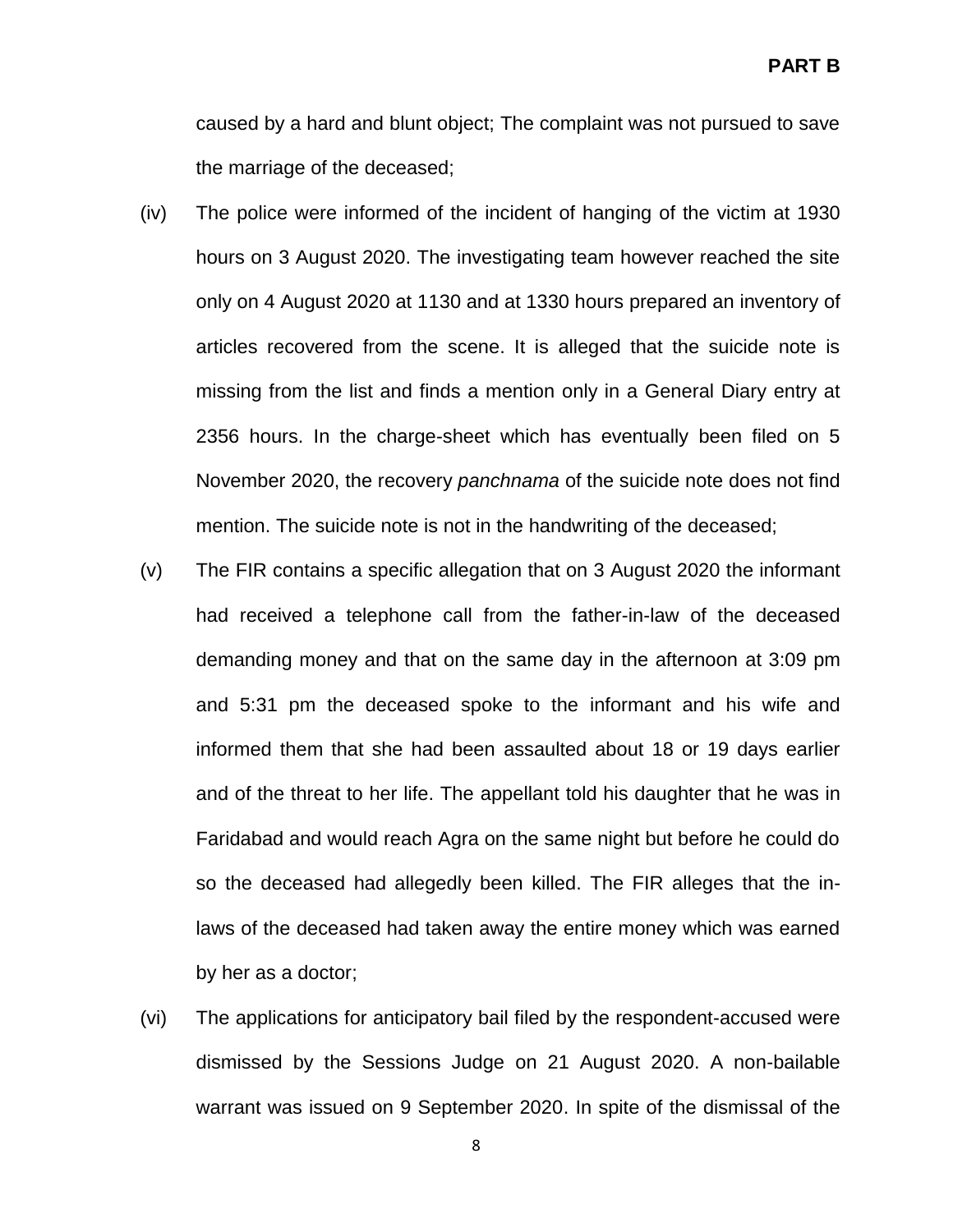applications for anticipatory bail and the specific allegation that Deepti had been killed, only her spouse was taken in for custodial interrogation and the alleged murder has not been investigated. Though until 22 September 2020, the other accused were not protected from arrest, no effort was made by the police to trace them in the interim;

- (vii) A charge-sheet dated 24 October 2020 was submitted to the competent court on 5 November 2020 hastily, without proper investigation of the crime;
- (viii) The order of the High Court cannot pass muster on the basis of the law which has been laid down by this Court in the following decisions:
	- **(i) (2001) 6 SCC 338; Puran vs Ramvilas**
	- **(ii) (2005) 8 SCC 21; State of U.P. vs Amarmani Tripathi**
	- **(iii) (2012) 4 SCC 379; Jaiprakash Singh vs State of Bihar**
	- **(iv) (2016) 15 SCC 422; Neeru Yadav vs State of U.P.**
	- **(v) (2020) 5 SCC 1; Sushila Agarwal vs NCT of Delhi**
	- **(vi) (1997) 7 SCC 187; State vs Anil Sharma and**
	- **(vii) (2005) 4 SCC 303; Adri Narayan Das vs State of West Bengal**

8 Opposing the above submissions, Mr Sidharth Luthra, Senior Counsel submitted that:

- (i) The deceased and her husband commenced living separately from 12 October 2018;
- (ii) The post mortem report indicates that the death occurred as a result of suicide by hanging. The absence of bodily injuries would displace the allegation that the in-laws are involved in the murder of the deceased;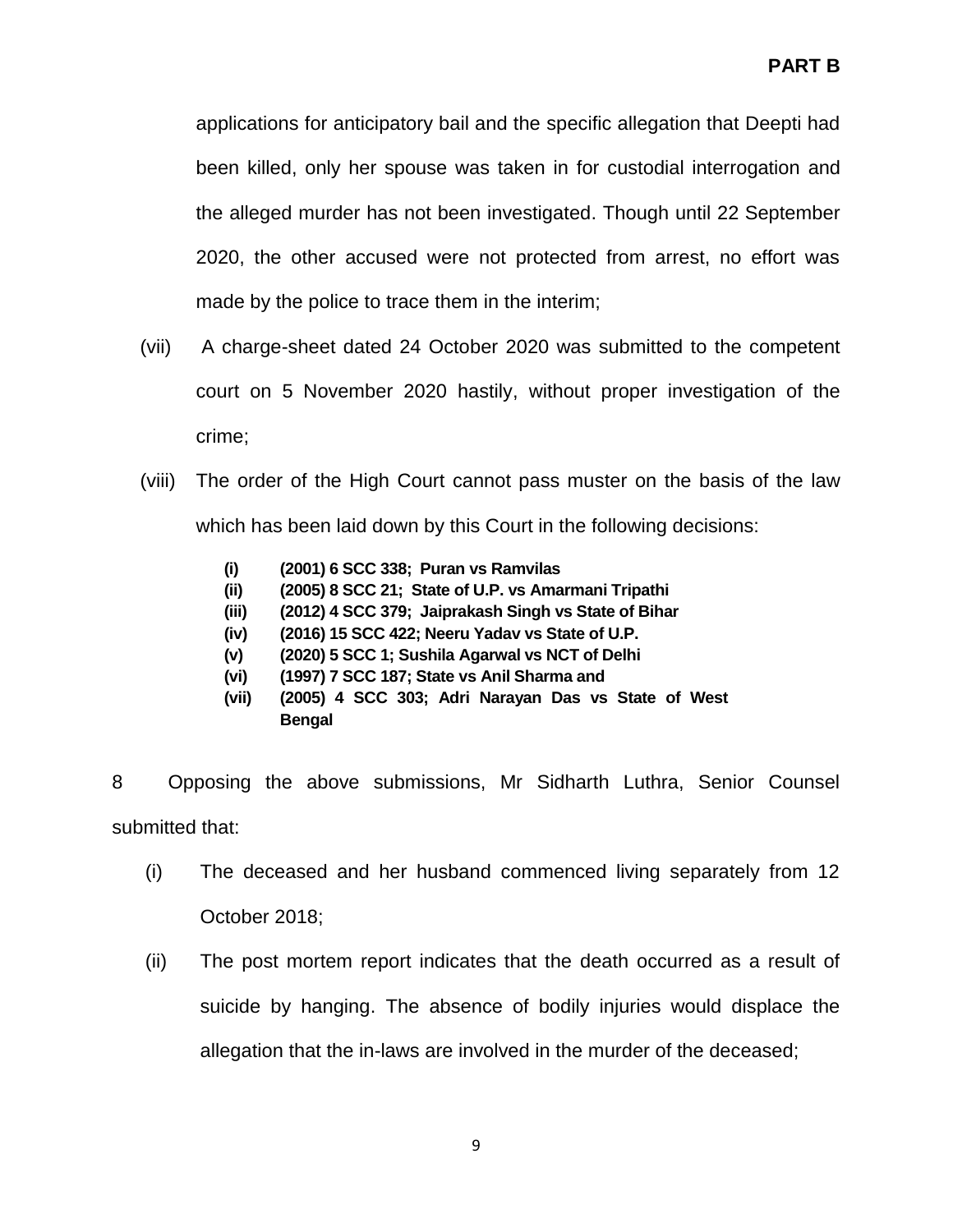- (iii) An amount of Rs.16.01 lacs received by the deceased in her bank account from the family of the informant between 4 December 2015 and 25 March 2017, has been converted into fixed deposit receipts in the State Bank of India. While the deceased has transferred an amount of Rs.24 lacs from her account to her father-in-law between 4 December 2015 and 1 March 2017, this was as a part of the investment towards the construction of a hospital. As a part of the family understanding, the father-in-law intended to set up a separate hospital for the deceased and her husband and to give the management of the earlier hospital to both of them. Hence, in order to set up Sapphire Hospital, a limited liability partnership by the name of M/s Agra Medical and Cardiac Super Specialty, LLP was formed on 28 December 2016 with five partners including the deceased and her spouse who had a share each of 35%. Investments were being made by all partners to establish Sapphire Hospital and the total investment by the father-in-law was in the amount of Rs.1.12 crores; and
- (iv) Several transfers of funds have been made to the deceased from the two hospitals, besides which amounts have been paid by the father-in-law to the deceased and her spouse for the purchase of property in their joint names. Details of these transactions have been furnished in the following terms:
	- (a) Rs.27.25 lacs paid to the deceased by M/s Agra Medical and Cardiac Research Centre between 2015-16 and 2017-18;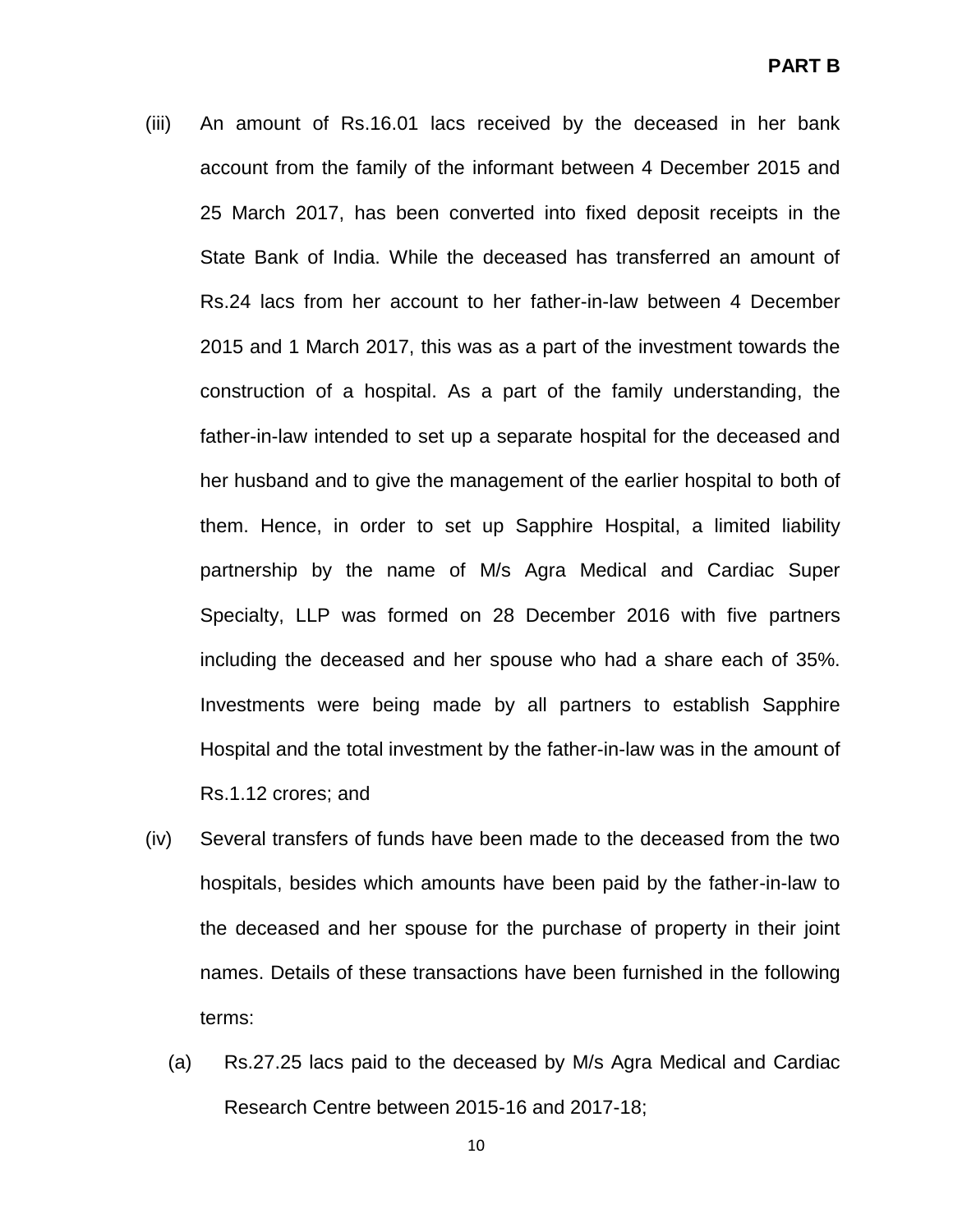- (b) Rs.61.79 lacs paid to the deceased by Sapphire Hospital (M/s Agra Medical and Cardiac Super Specialty LLP) between 2017-18 and 2019- 20;
- (c) Rs.66.73 lacs paid by the father-in-law to the deceased and her spouse on 9 September 2019 and 21 September 2019 for the purchase of property; and
- (d) Rs.15 lacs paid to the deceased from the account of the LLP for the purchase of two plots.
- (v) An amount of Rs.30.80 lacs is invested in the name of the deceased *inter alia* in the form of FDRs, bank balances, PPF and in an RD account.
- (vi) Three immovable properties valued at about Rs.1.4 crores are jointly owned by the deceased and her spouse;
- (vii) The alleged incident on 1 October 2017 is a fabrication since the brotherin-law and sister-in-law of the deceased had travelled to Mumbai on those days;
- (viii) The suicide note, which has been forwarded to the forensic science laboratory, indicates that the deceased was in a depressed mental state due to her miscarriages;
- (ix) The recovery of the suicide note is evidenced by the recovery memos drawn up by the police; and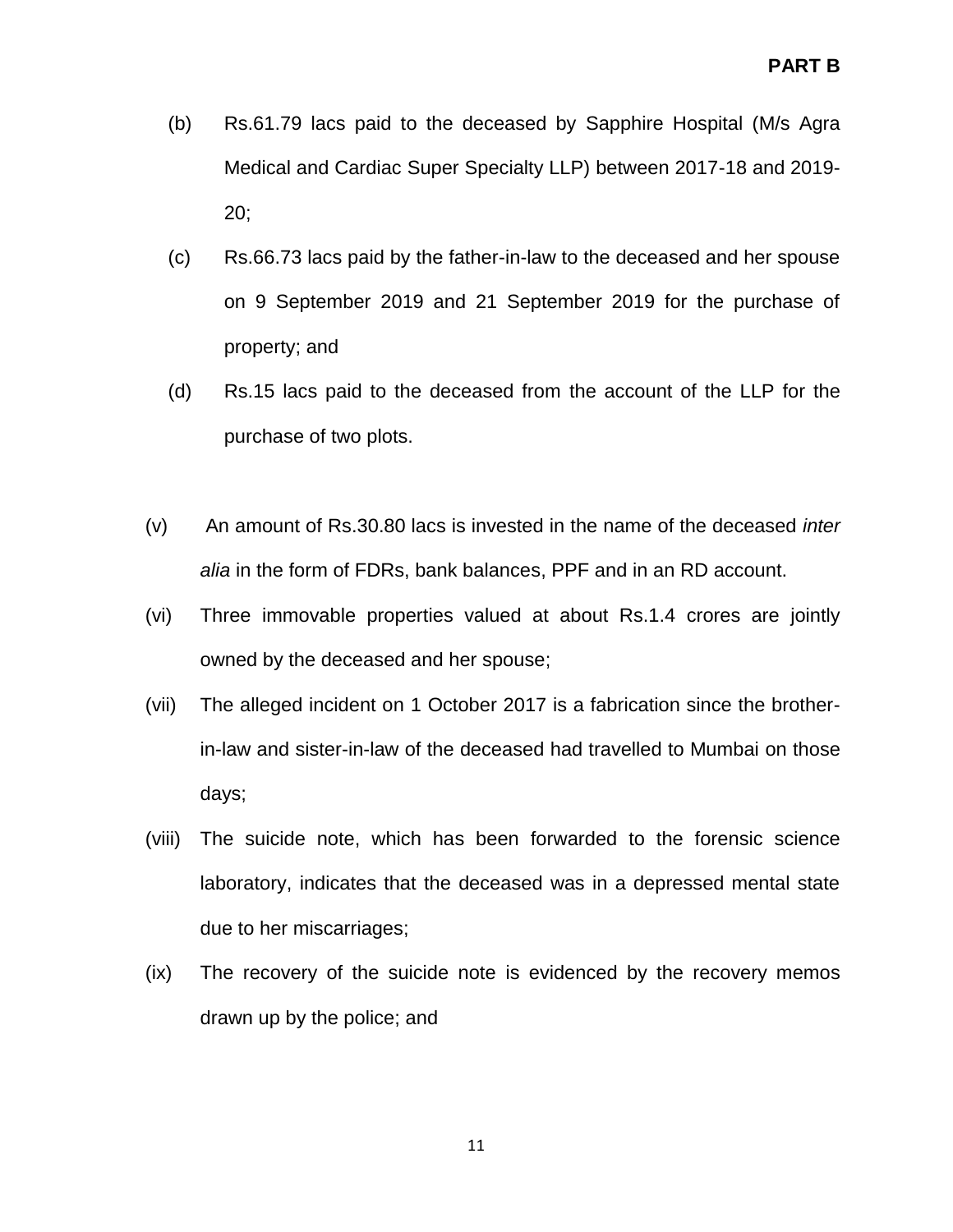(x) The applicants have co-operated in the course of the investigation and their statements have been recorded before the charge-sheet was filed on 5 November 2020.

9 Supporting the above submissions, Mr R Basant, Senior Counsel submits that Dr SC Agarwal (A-2) is a senior medical practitioner based in Agra. He and his spouse (A-3) have two sons who are doctors by profession, namely A-1 and A-4. A-1 was the spouse of the deceased while A-4 and A-5 are spouses. Two hospitals were set up by A-2 with the object of ensuring separate establishments for his sons, A-1 and A-4. Supporting the grant of anticipatory bail by the High Court, Mr Basant submitted that:

- (i) The tenor of the suicide note indicates that the deceased was suffering from mental depression as a result of successive miscarriages and she had, in fact, adopted a girl child in June 2018;
- (ii) On 12 October 2018, the deceased and her spouse set up a separate residence for themselves;
- (iii) The deceased had drawn salary from both the hospitals which have been set up by her father-in-law. A-2 had transferred money to A-1 and the deceased to enable them to buy immovable property in their joint names; and
- (iv) After the deceased attempted to commit suicide on 3 August 2020, she was rushed to the family run nursing home run by her father-in-law. The police reached the scene of the incident on the evening of 3 August 2020,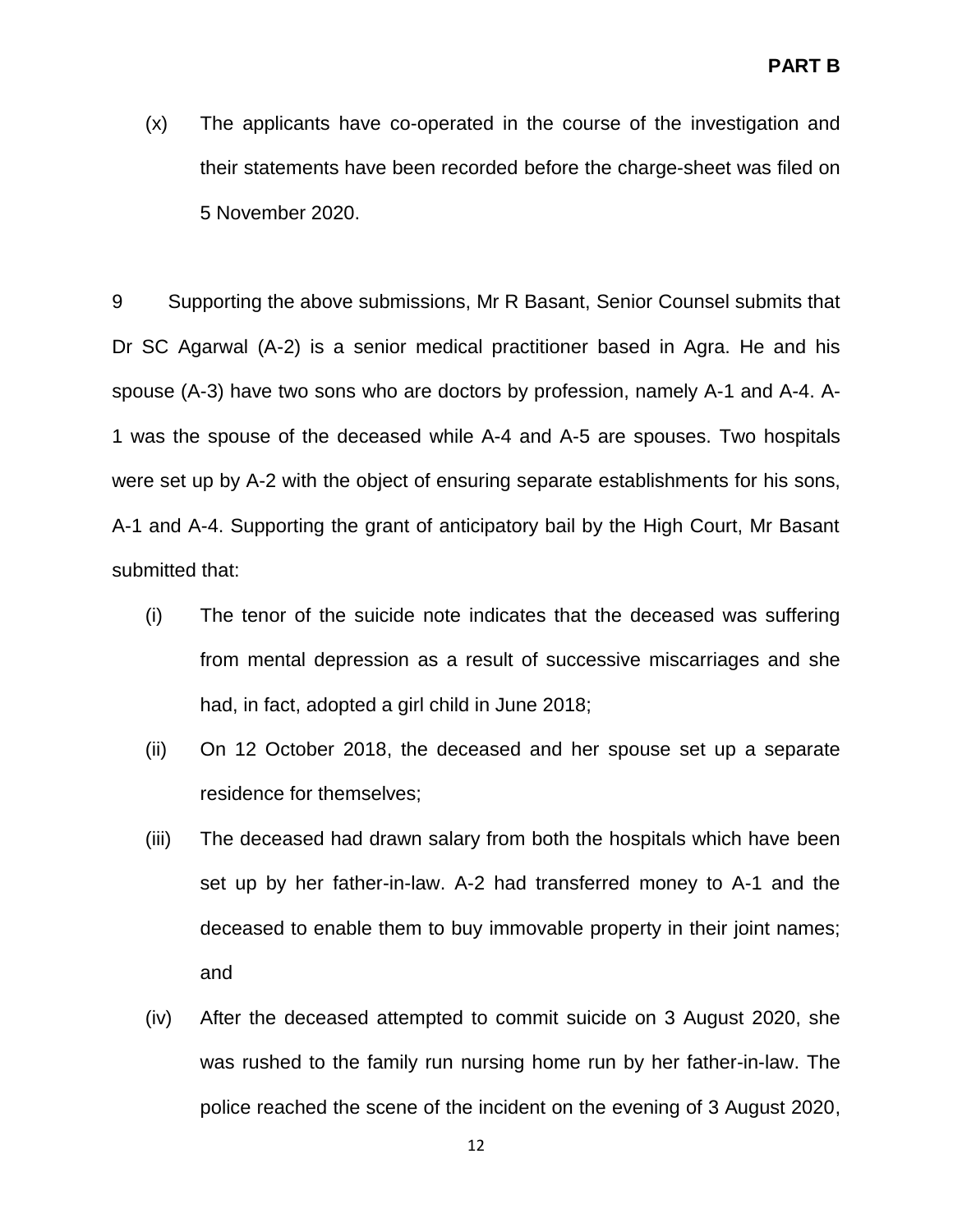though no FIR was registered until 7 August 2020. Articles were recovered on 3 and 4 August 2020. The suicide note was recovered on 3 August 2020. It was deposited in the malkhana on 4 August 2020, as reflected in Entry 85 of the General Diary. The deceased was subsequently removed to another hospital by her father, the appellant. On 5 August 2020, the suicide note was extensively published in the local newspapers in spite of which the complaint does not indicate that it is fabricated. The suicide note, it has been submitted, contains no reference to harassment on account of dowry.

10 The State of Uttar Pradesh has filed a counter affidavit in these proceedings through Harish Chandra Tamta working in the Circle Office (Deputy Superintendent of Police), District Agra. The Counter Affidavit contains the following statements:

> "9. It is relevant to mention that High Court has not taken into consideration the bodily injury sustained by deceased Dipti in the year 2017 and the contents of FIR lodged by her with the police station.

> 10. It is relevant to mention that on 2.8.2020 Sumit Agarwal (husband) and Anita Agarwal (mother-in-law) of the deceased through mobile call made at 9.30 a.m demanded dowry and had asked that serious consequences will follow if money was not paid.

> 10. Dr. Dipti suffered two (sic) abortions due to the illtreatment given by her husband and in-laws.

> 11. There is no explanation for the injuries found on the body of deceased.

> 12. The medical report and the facts revealed that deceased has been killed.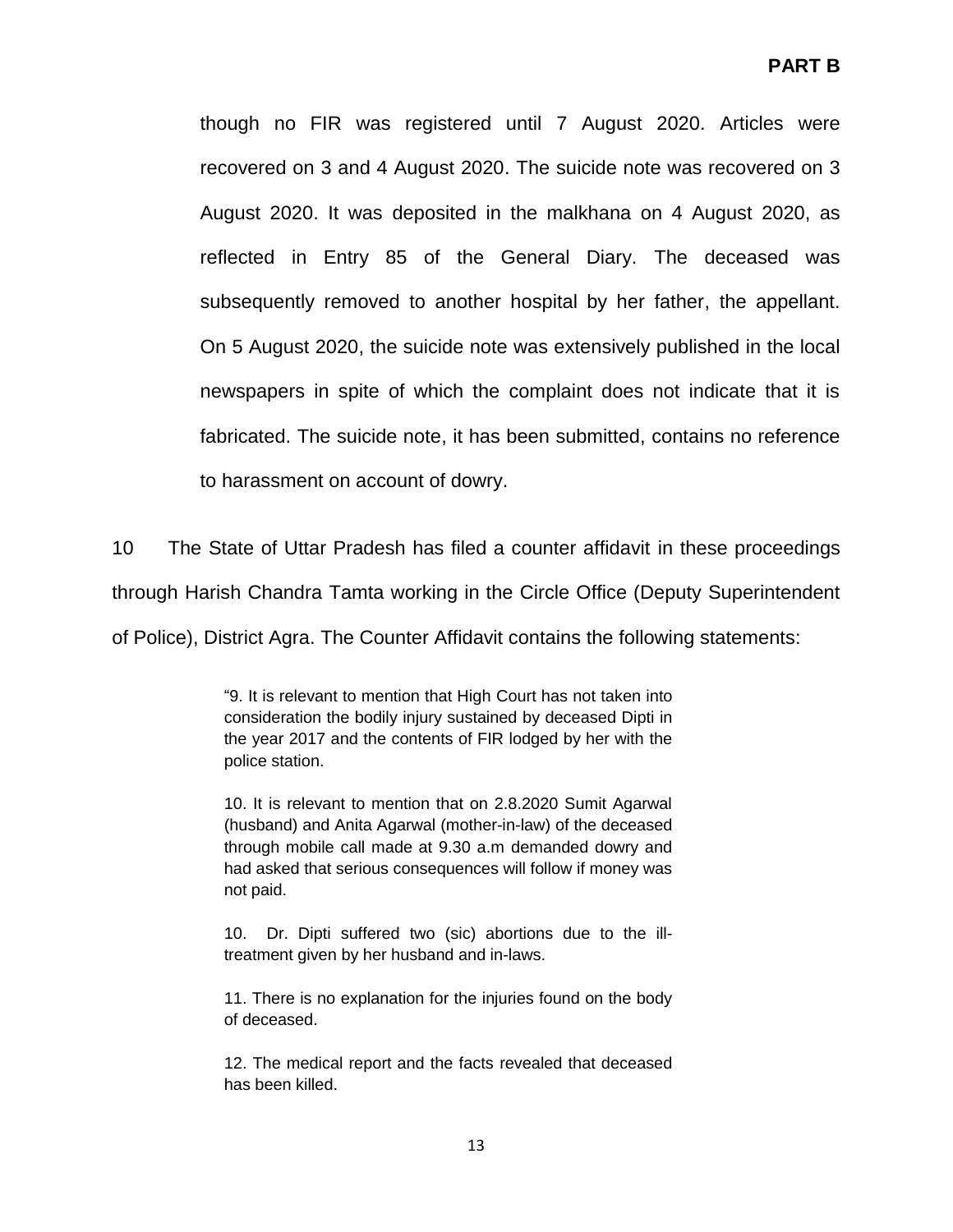13. It is the case of continuous demand of dowry, causing torture and victimization of the deceased and the deceased has herself stated in the FIR lodged in the year 2017 about the demand of dowry by her husband and in-laws.

14. It is also clear that the story of suicide due to frustration and adopting a child by the deceased are fictitious and baseless. The alleged suicide note is not in the handwriting of(sic) Dr. Dipti. The said document is false, fabricated and has been prepared by the accused persons and they are guilty of committing of offence u/s 468 & 471 of IPC.

15. That Respondent-State is also relying upon the law laid down by this Hon'ble ·Court. In case of Lavesh vs State (NCT of Delhi) reported in 2012 (8) SCC 730, particularly in paragraphs 8,12 and 18 of this judgment."

11 On the basis of the above averments, the State has supported the appellant in assailing the correctness of the order granting anticipatory bail. Significantly, on the specific query of the Court as to whether any investigation has been carried out on the allegation that Deepti was murdered, Mr Vimlesh Kumar Shukla, learned Senior Counsel has answered in the negative. On the alleged suicide note, learned Senior Counsel submitted that it was initially returned back by the FSL in the absence of adequate material for comparing the hand writing and it has now been re-submitted by the Investigating Officer with necessary supporting material to the FSL, whose report is awaited.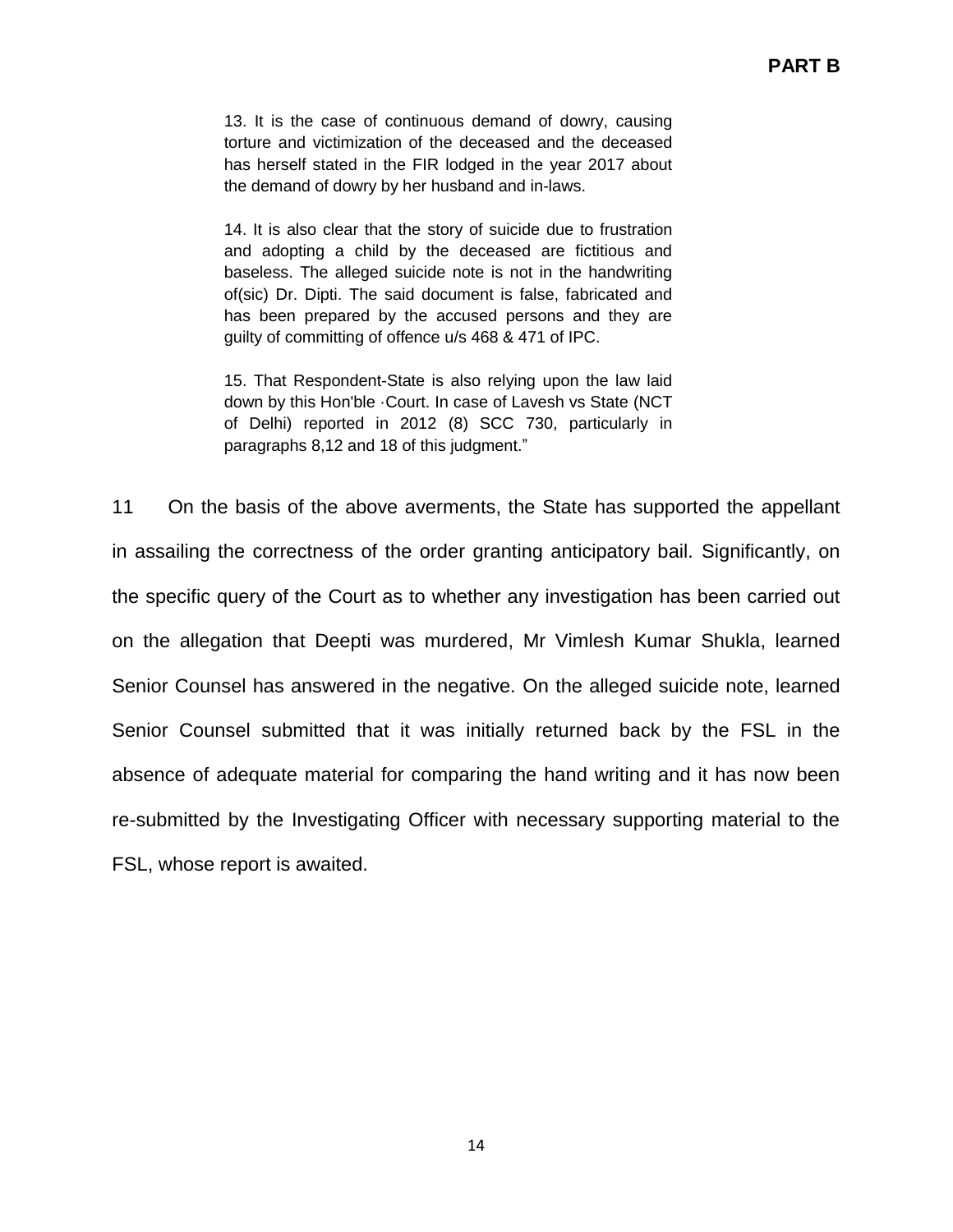## **C Cancellation of Anticipatory Bail**

12 The rival submissions will now be considered. The appellant, who is the father of the deceased, lodged a complaint on 7 August 2020 on the basis of which FIR No. 0623 of 2020 was registered at Police Station Tajganj in the District of Agra. The FIR contains the following allegations:

- (i) The marriage of the deceased to A-1, the son of A-2 took place on 3 November 2014;
- (ii) The deceased was a qualified doctor by profession;
- (iii) An amount of Rs.1.5 crores was spent on the occasion of her marriage;
- (iv) A-1 to A-5 were dissatisfied with the moneys brought by the bride and she was pressurized to bring an amount of Rs. 1 crore;
- (v) The appellant paid money by cheque to the groom"s family in the interest of the domestic happiness of his daughter;
- (vi) There was an incident in 2017 when the deceased was assaulted by her in-laws. Injuries were suffered by her, as revealed during the course of a medical examination at the Government Hospital in Vrindavan;
- (vii) The deceased suffered two miscarriages and had adopted a girl child;
- (viii) There was continued harassment of the deceased and of the child whom she had adopted;
- (ix) About 18 or 19 days before the incident on 3 August 2020, the deceased had been assaulted by the accused persons on account of dowry and threatened with consequences if she informed her family;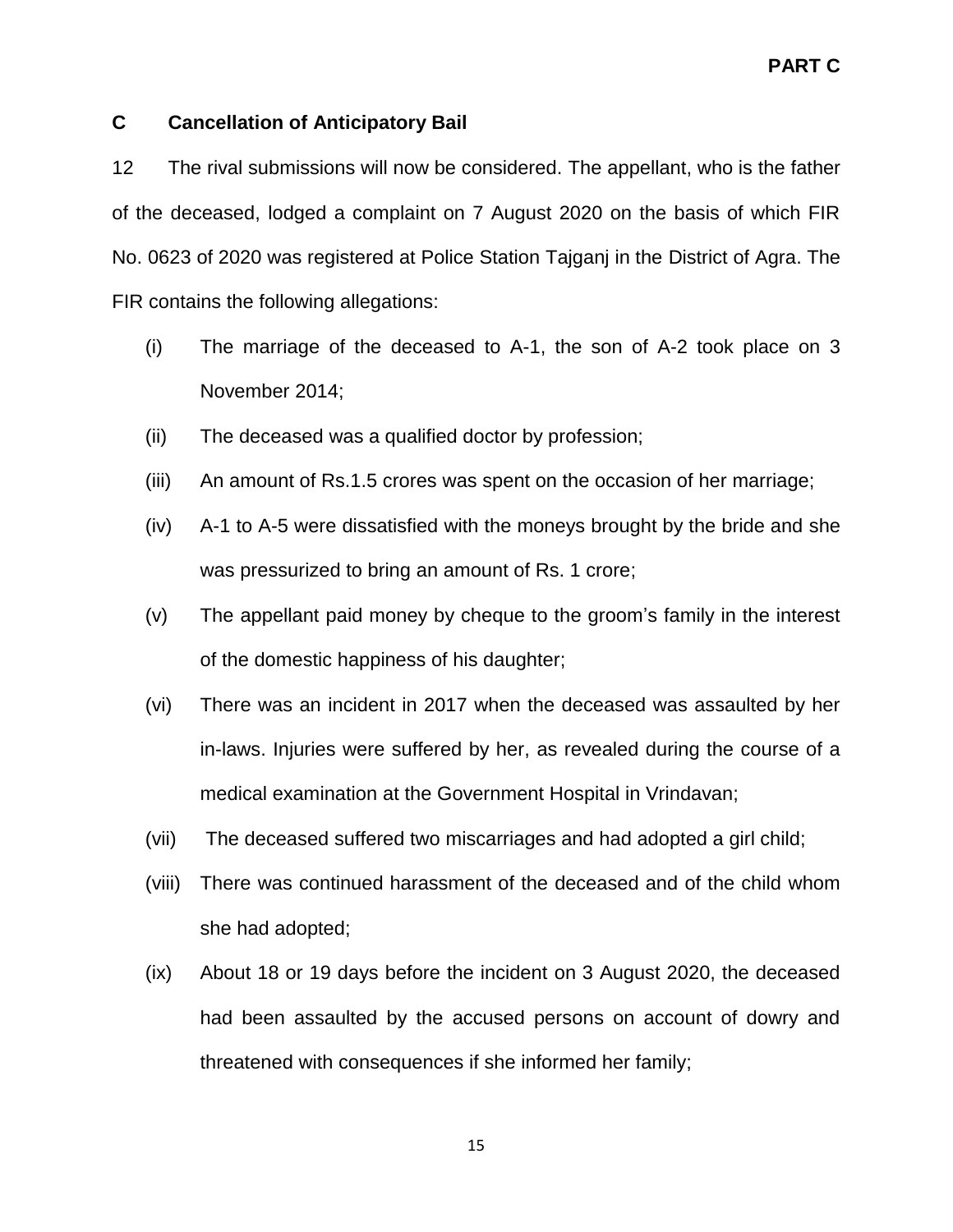- (x) There was a telephone call on 3 August 2020 by A-2 to the appellantcomplainant for demanding money and threatening him with consequences;
- (xi) The deceased made telephone calls at 3:09 PM and at 5:31 PM on 3 August 2020 to her parents when she revealed being assaulted in the recent past and of the threat to her life;
- (xii) By the time the appellant travelled from Faridabad to Agra he found that his daughter had been killed for non-fulfillment of the demand for dowry;
- (xiii) The appellant removed the deceased to Sarvodaya hospital at Faridabad for treatment where she died on 6 August 2020;
- (xiv) The FIR was lodged after the last rites were performed;
- (xv) The accused had taken possession of the moneys which were earned by the deceased; and
- (xvi) The daughter of the appellant had been killed for dowry.

13 The police were informed of the commission of cognizable offences. They were duty bound to investigate. One of the principal aspects which weighed with the Sessions Judge while denying anticipatory bail on 21 August 2020 was the fact that the informant"s side had filed documents indicating the transfer of moneys under different transactions. Besides this, the Sessions Judge also relied on the letter dated 1 October 2017 addressed by the deceased to the SHO, Kosi Kalan, District Mathura, specifically complaining that she had been assaulted by A-3, A-4 and A-5 as a consequence of which she had suffered injuries. The Sessions Judge noted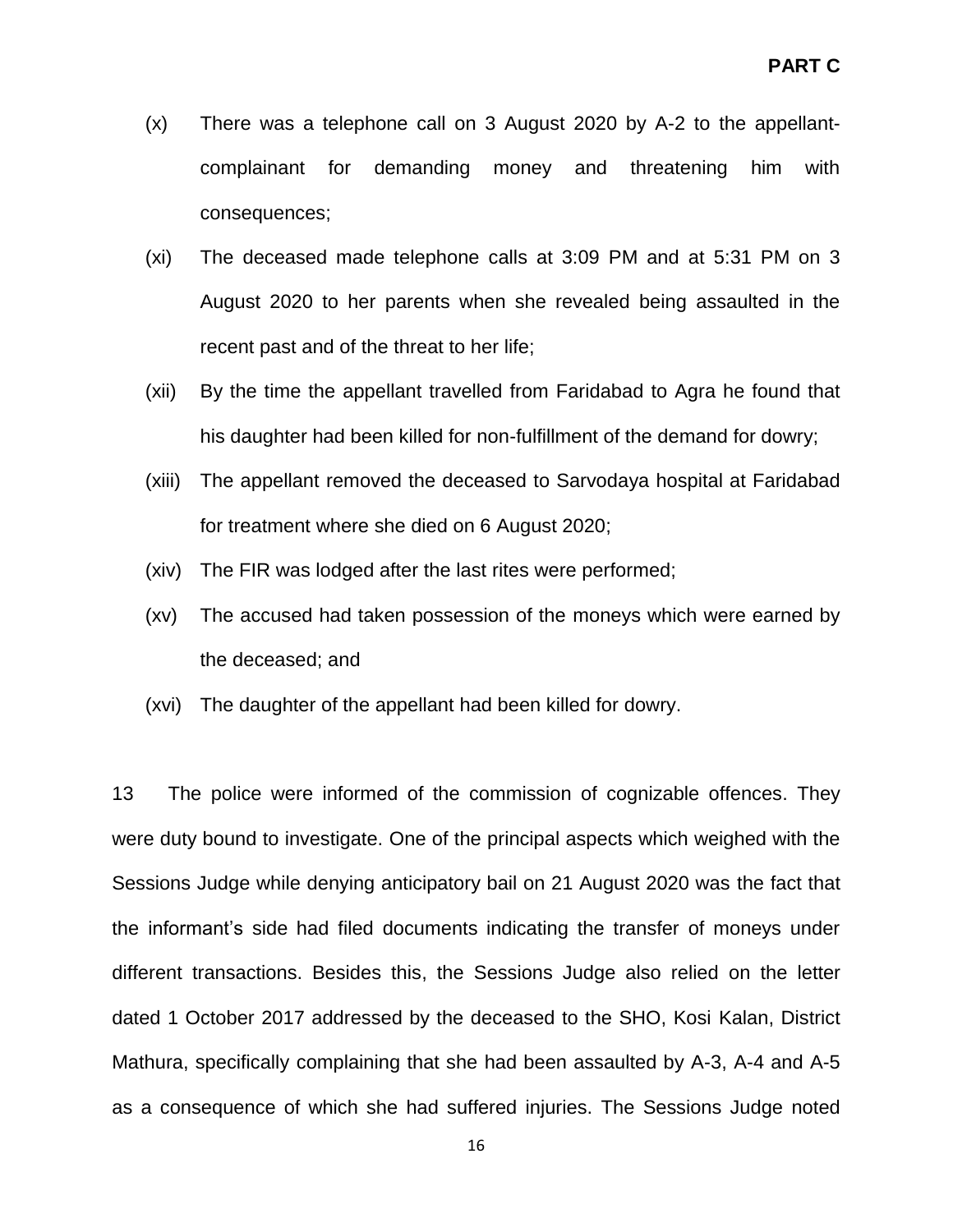that it has been alleged that this had happened at the behest of her father-in-law, A-2. Besides the contents of the FIR, the Single Judge of the High Court was duly apprised of the fact that though the deceased had been assaulted in 2017, the informant had not proceeded against the spouse of the deceased and the other members of his family, simply to save the marriage. The Single Judge, while analyzing the rival submissions, noted that

- (i) The applicants for bail are the father-in-law, mother-in-law, brother-in-law and sister-in-law;
- (ii) The spouse of the deceased is in custody; and
- (iii) The FIR is not to be treated as "an encyclopedia of the prosecution"s case but must reflect the basic prosecution case."

Having recorded the above premises, the Single Judge held that (a) "the FIR *prima facie* appears to be engineered to implicate the applicants"; (b) "there is no corelation in between the various allegations leveled in the FIR"; and (c) the allegations "are general in nature" with no specific role being assigned to the accused.

14 We have prefaced this analysis by a reference to the FIR. There is no cogent basis for the Single Judge to have arrived at any of the three prima facie findings. The informant had suffered a loss of his own daughter due to an unnatural death in close proximity to the lodging of his complaint. The FIR contains a reference to the previous incident of October 2017, to the demands for dowry, payments of money in cheque by the informant to the groom"s family and the telephone calls received by the informant from the father-in-law of the deceased and later from the deceased in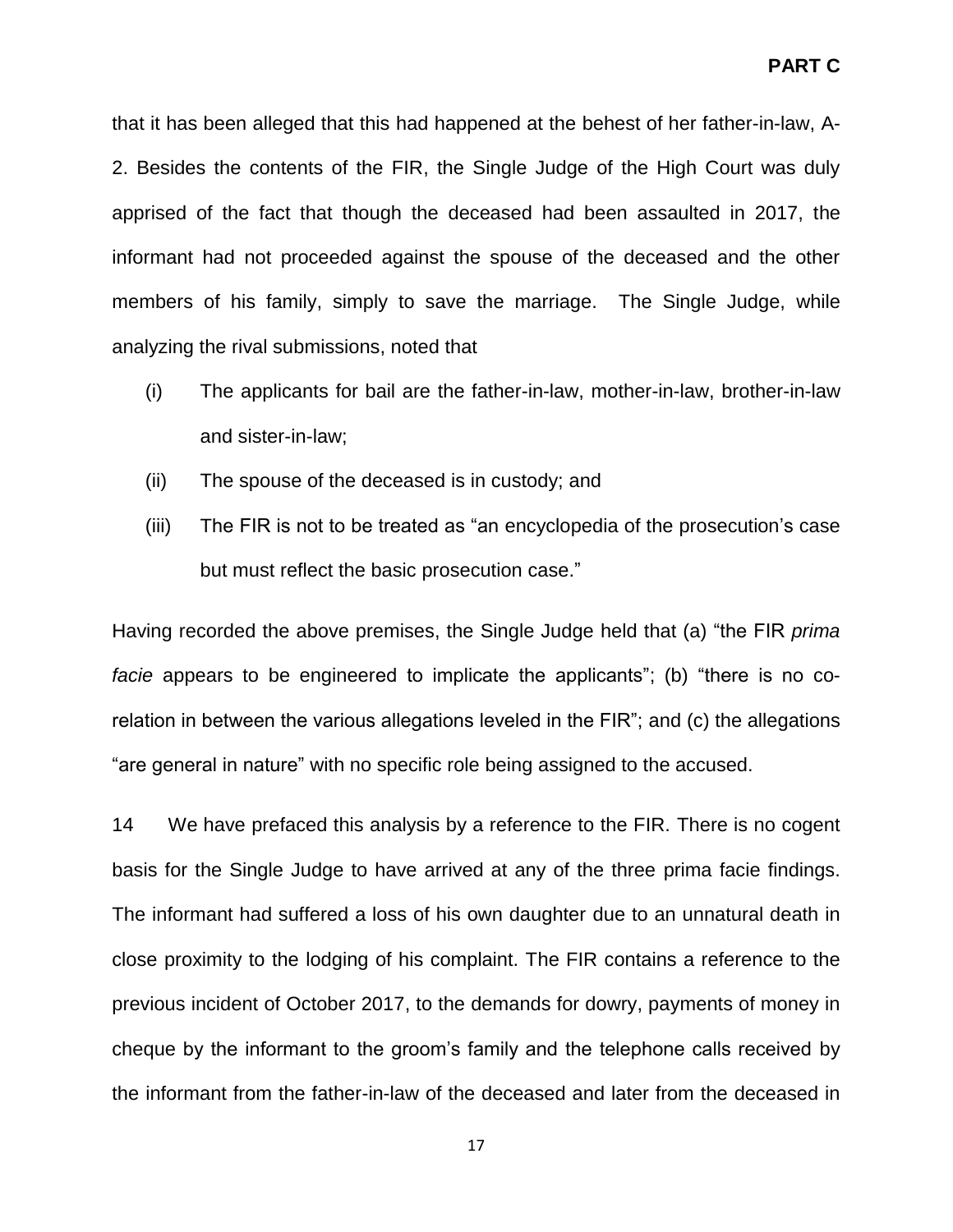close proximity to the incident, on the same day that she died. The FIR contains specific allegations against the accused, commencing with the incident of October 2017. Whether such an incident, as reported by the deceased to the police on 1 October 2017 did take place, leading to her suffering injuries which were examined at the Government Hospital, is a matter for investigation. How the learned Single Judge could have concluded – in the face of specific allegations in the FIR and the reference by the Sessions Judge to money transactions - that the FIR *prima facie* has been "engineered to implicate the accused" defies reasonable explanation. Similar is the case with the finding that "there is no co-relation between the allegations leveled in the FIR." A reading of the FIR would reveal that the finding of the Single Judge that the allegations "are general without assigning a specific role to the accused" is contrary to the record. The Single Judge observed, from the income tax returns of the accused, that "it cannot be said that they are not of sufficient means". The Single Judge has erred in drawing this inference without a full investigation by the investigating arm of the state. Mr Luthra has sought to rely on the payment of monies to the deceased by the two hospital establishments, the transfer of funds for the purchase of properties and the joint ownership of properties. The trail of monies alleged to be received by the deceased for her professional work is a matter to be investigated. Similarly, the transfer of monies by the deceased to her father-in-law and the nexus, if any, with the funds which she had received from her parents is a matter for serious investigation. The death was unnatural which took place within seven years of the marriage. The alleged phone calls received by the informant from some of the accused and by the deceased on the day when she was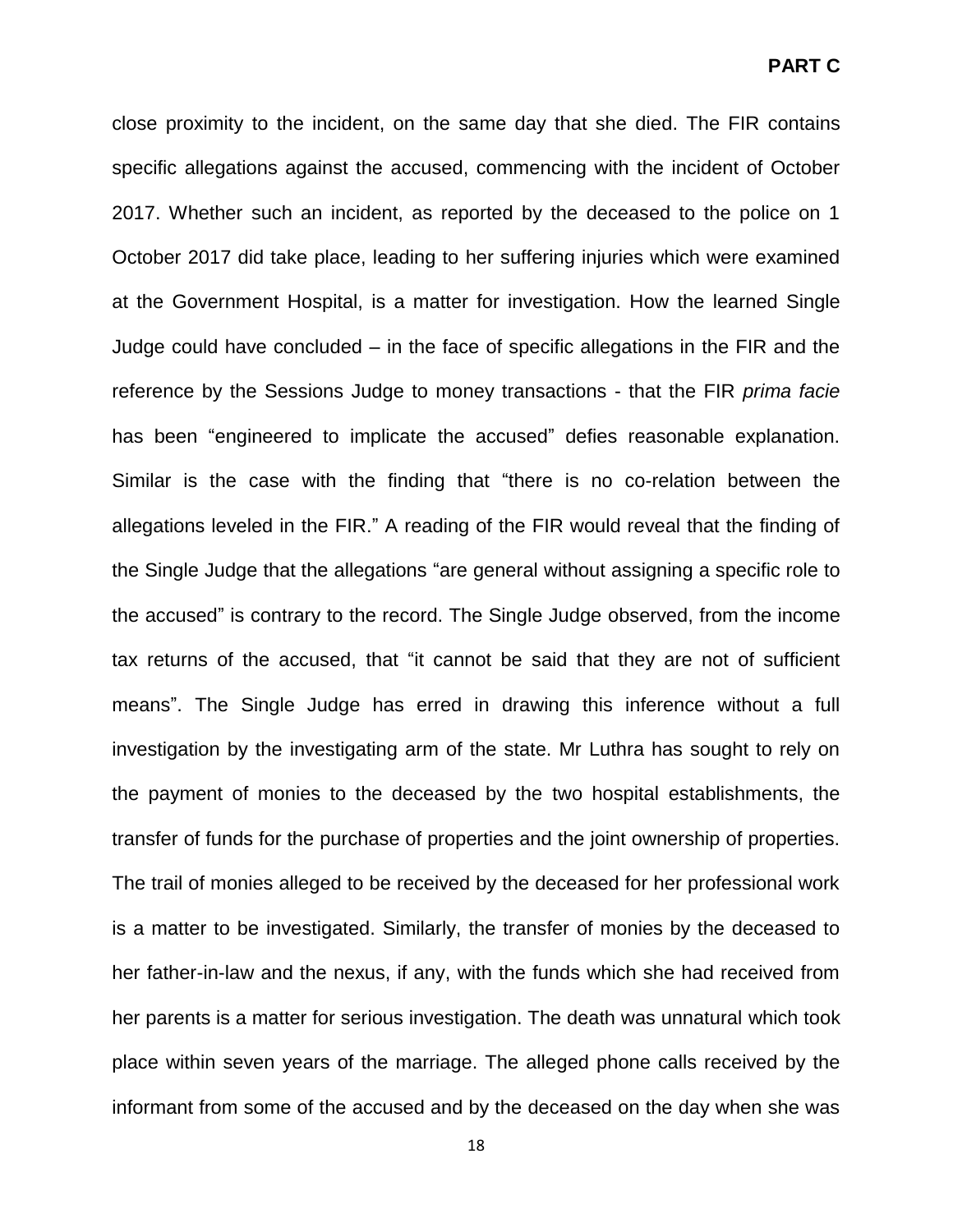found to be hanging are matters which required to be probed. The alleged absence of an external injury on the body of the deceased is a matter for investigation. The approach of the High Court is casual. The surmises which are contained in the reasons recorded by the High Court have no basis in the materials with which it was confronted. The observation of the High Court that no specific role is assigned in the FIR to the accused is based on a misreading of the FIR. The entire approach of the High Court is flawed. It is contrary to the record and, as we shall now explain, contrary to settled principles of law governing the exercise of discretion on the grant of anticipatory bail in a case involving the alleged commission of a serious offence.

15 It is a well settled principle of law that the setting aside of an "unjustified, illegal or perverse order" granting bail is distinct from the cancellation of bail on the ground of the supervening misconduct of the accused or because some new facts have emerged, requiring cancellation. In Puran vs. Ramvilas<sup>7</sup>, this Court has held that where an order granting bail ignores material on record or if a perverse order granting bail is passed in a heinous crime without furnishing reasons, the interests of justice may require that the order be set aside and bail be cancelled. The recording of no reasons is one end of the spectrum. The other end of the domain for interference with an order granting anticipatory bail (into which the present case settles) is where the reasons are contrary to the material on record and hence found to suffer from perversity.

 7 (2001) 6 SCC 338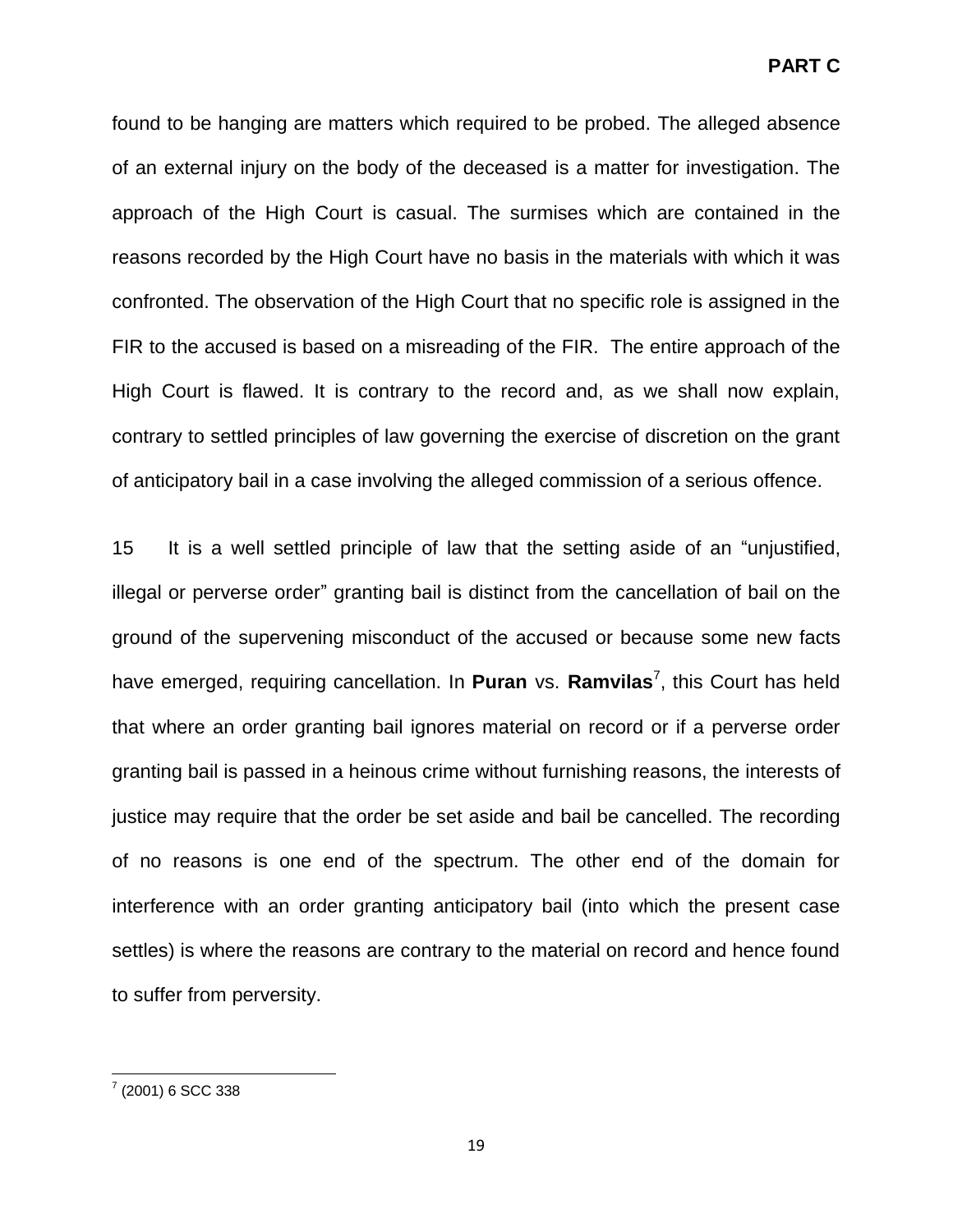16 The facts which must be borne in mind while considering an application for the grant of anticipatory bail have been elucidated in the decision of this Court in **Siddharam Satlingappa Mhetre** vs. **State of Maharashtra**<sup>8</sup> and several other

decisions. The factors to be considered include:

## "112. […]

- (i) the nature and gravity of the accusation and the exact role of the accused;
- (ii) the antecedents of the applicant including whether the accused has previously undergone imprisonment on a conviction by a court in respect of a cognizable offence;
- (iii) the possibility of the applicant fleeing from justice;
- (iv) the likelihood of the accused repeating similar or other offences;
- (v) whether the accusations have been made only with the object of injuring or humiliating the applicant by arresting them;
- (vi) the impact of the grant of anticipatory bail particularly in cases of magnitude affecting a large number of people;
- (vii) The court must carefully evaluate the entire material against the accused. The court must also clearly comprehend the exact role of the accused in the case. Cases in which the accused is implicated with the help of Sections 34 and 149 of the Penal Code, 1860 the court should be considered with even greater care and caution because overimplication in such cases is a matter of common knowledge and concern;
- (viii) While considering the prayer for grant of anticipatory bail, a balance has to be struck between two factors, namely, no prejudice should be caused to the free, fair and full investigation and there should be prevention of harassment, humiliation and unjustified detention of the accused;

l 8 (2011) 1 SCC 694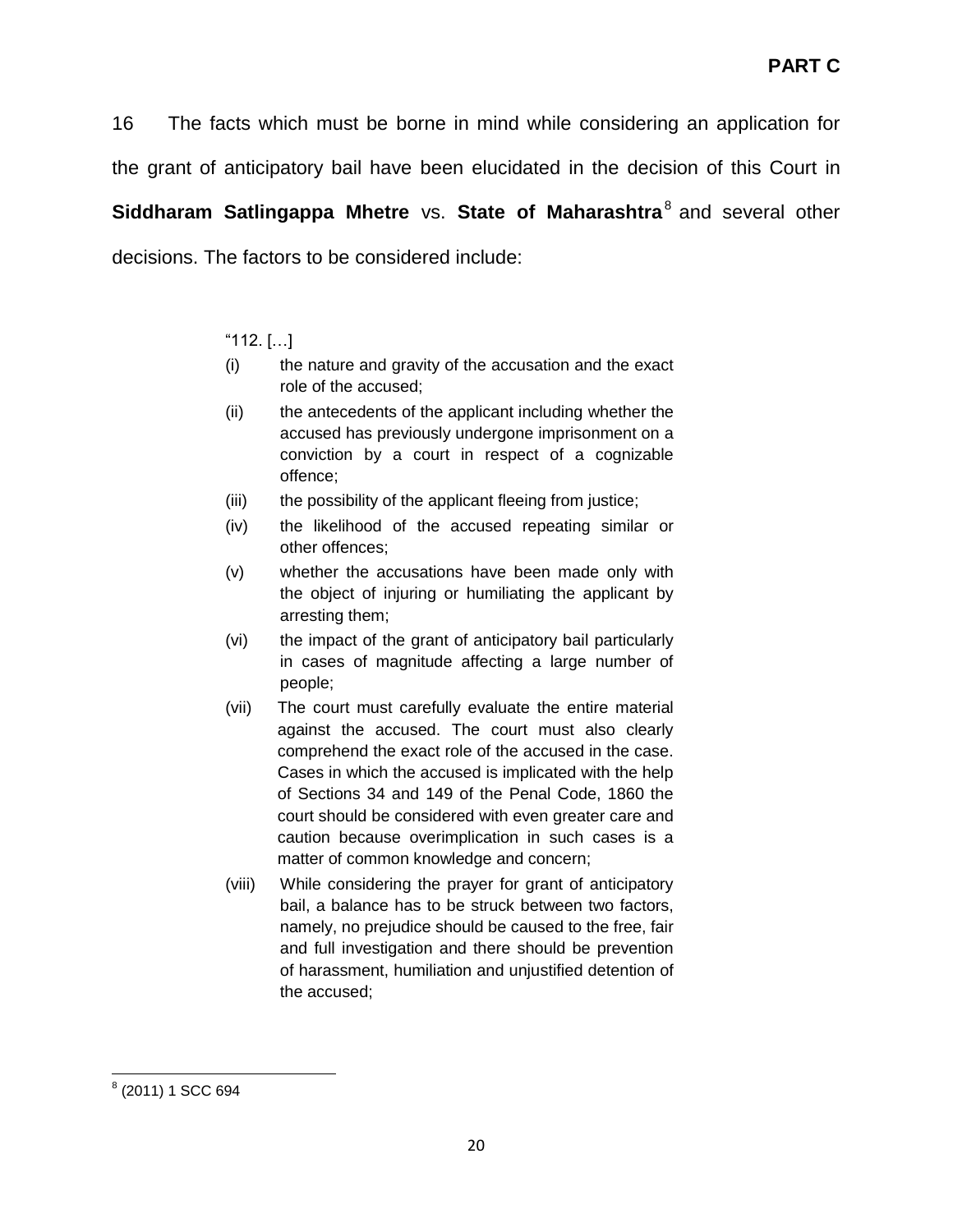- (ix) the reasonable apprehension of tampering of the witnesses or apprehension of threat to the complainant;
- (x) frivolity in prosecution should always be considered and it is only the element of genuineness that shall have to be considered in the matter of grant of bail and in the event of there being some doubt as to the genuineness of the prosecution, in the normal course of events, the accused is entitled to an order of bail.
- 113. Arrest should be the last option and it should be restricted to those exceptional cases where arresting the accused is imperative in the facts and circumstances of that case. The court must carefully examine the entire available record and particularly the allegations which have been directly attributed to the accused and these allegations are corroborated by other material and circumstances on record."

# Adverting to the above observations, in **Jai Prakash Singh** vs **State of Bihar**<sup>9</sup>, this

Court held:

"19. Parameters for grant of anticipatory bail in a serious offence are required to be satisfied and further while granting such relief, the court must record the reasons... Anticipatory bail can be granted only in exceptional circumstances where the court is prima facie of the view that the applicant has falsely been roped in the crime and would not misuse his liberty. (See D.K. Ganesh Babu v. P.T. Manokaran [(2007) 4 SCC 434 : (2007) 2 SCC (Cri) 345] , State of Maharashtra v. Mohd. Sajid Husain Mohd. S. Husain [(2008) 1 SCC 213 : (2008) 1 SCC (Cri) 176] and Union of India v. Padam Narain Aggarwal [(2008) 13 SCC 305 : (2009) 1 SCC (Cri) 1] .)"

l <sup>9</sup> (2012) 4 SCC 379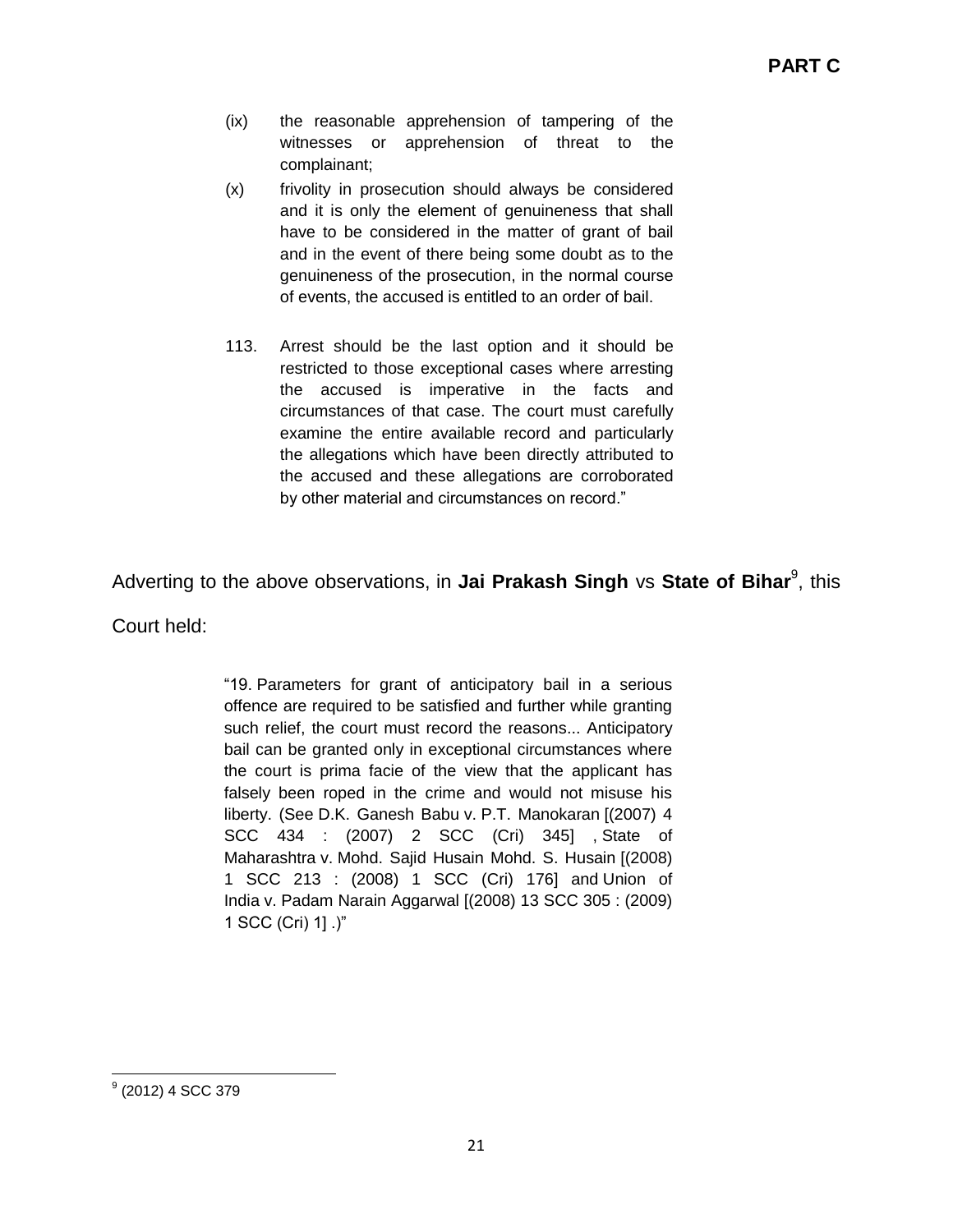17 In the recent decision of the Constitution Bench in **Sushila Aggarwal** vs **State (NCT of Delhi)**,<sup>10</sup> the considerations which ought to weigh with the Court in deciding an application for the grant of anticipatory bail have been reiterated. The final conclusions of the Court indicate that:

> "92.1…The application seeking anticipatory bail should contain bare essential facts relating to the offence, and why the applicant reasonably apprehends arrest, as well as his side of the story. These are essential for the court which should consider his application, to evaluate the threat or apprehension, its gravity or seriousness and the appropriateness of any condition that may have to be imposed.

> 92.3…While considering an application (for grant of anticipatory bail) the court has to consider the nature of the offence, the role of the person, the likelihood of his influencing the course of investigation, or tampering with evidence (including intimidating witnesses), likelihood of fleeing justice (such as leaving the country), etc.

> 92.4. Courts ought to be generally guided by considerations such as the nature and gravity of the offences, the role attributed to the applicant, and the facts of the case, while considering whether to grant anticipatory bail, or refuse it. Whether to grant or not is a matter of discretion; equally whether and if so, what kind of special conditions are to be imposed (or not imposed) are dependent on facts of the case, and subject to the discretion of the court."

18 The Constitution Bench has reiterated that the correctness of an order granting bail is subject to assessment by an appellate or superior court and it may be set aside on the ground that the Court granting bail did not consider material

l  $10$  (2020) 5 SCC 1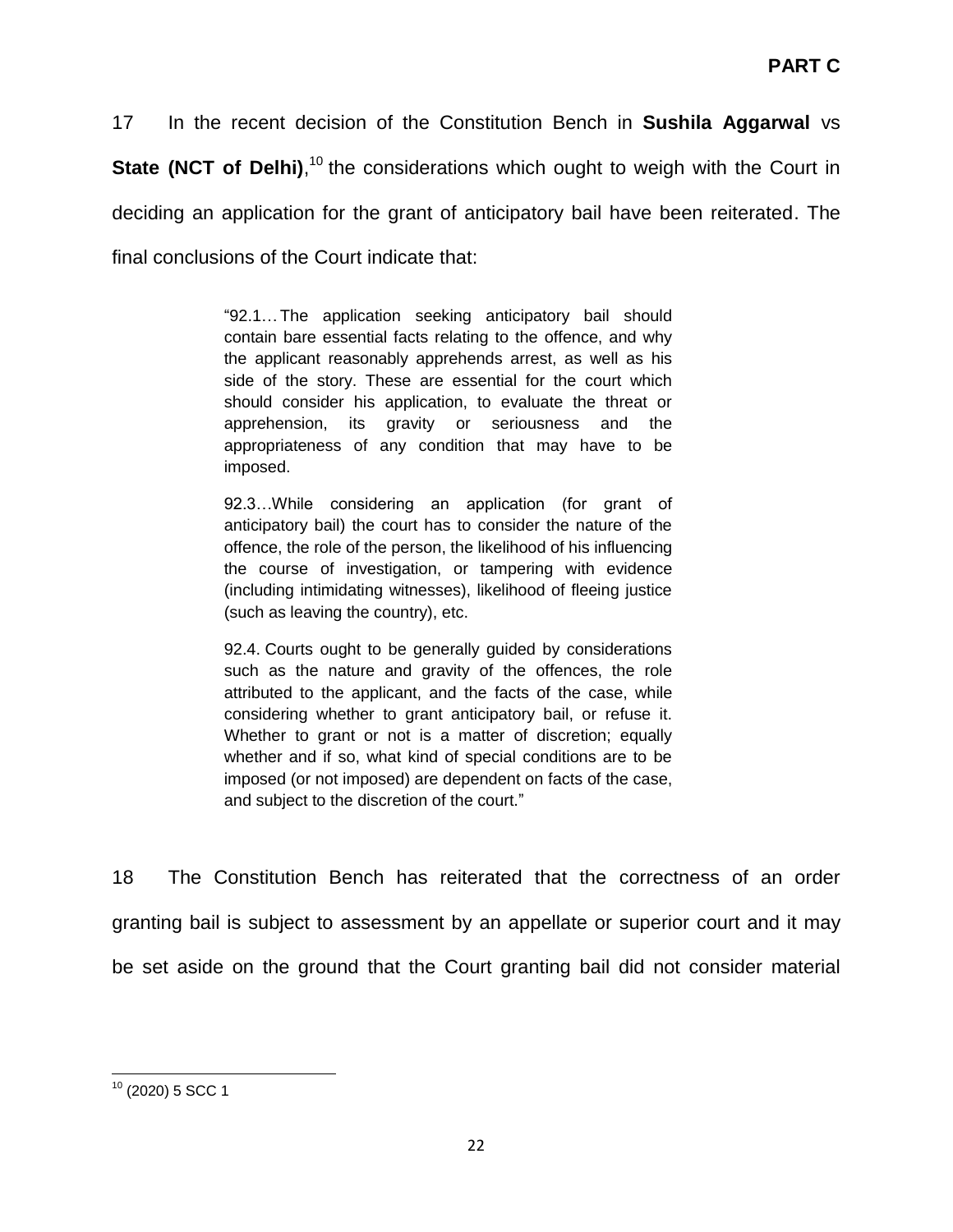facts or crucial circumstances. A two judge Bench of this Court, in **Kanwar Singh** 

# **Meena** vs. **State of Rajasthan**<sup>11</sup>, noted that:

"10. Thus, Section 439 of the Code confers very wide powers on the High Court and the Court of Session regarding bail. But, while granting bail, the High Court and the Sessions Court are guided by the same considerations as other courts. That is to say, the gravity of the crime, the character of the evidence, position and status of the accused with reference to the victim and witnesses, the likelihood of the accused fleeing from justice and repeating the offence, the possibility of his tampering with the witnesses and obstructing the course of justice and such other grounds are required to be taken into consideration. **Each criminal case presents its own peculiar factual scenario and, therefore, certain grounds peculiar to a particular case may have to be taken into account by the court. The court has to only opine as to whether there is prima facie case against the accused. The court must not undertake meticulous examination of the evidence collected by the police and comment on the same. Such assessment of evidence and premature comments are likely to deprive the accused of a fair trial.**  While cancelling the bail under Section 439(2) of the Code, the primary considerations which weigh with the court are whether the accused is likely to tamper with the evidence or interfere or attempt to interfere with the due course of justice or evade the due course of justice. But, that is not all. The High Court or the Sessions Court can cancel the bail even in cases where the order granting bail suffers from serious infirmities resulting in miscarriage of justice. **If the court granting bail ignores relevant materials indicating prima facie involvement of the accused or takes into account irrelevant material, which has no relevance to the question of grant of bail to the accused, the High Court or the Sessions Court would be justified in cancelling the bail.** Such orders are against the well-recognised principles underlying the power to grant bail. Such orders are legally infirm and vulnerable leading to miscarriage of justice and absence of supervening circumstances such as the propensity of the accused to tamper with the evidence, to flee from justice, etc. would not deter the court from cancelling the bail. The High Court or the Sessions Court is bound to cancel

l <sup>11</sup> (2012) 12 SCC 180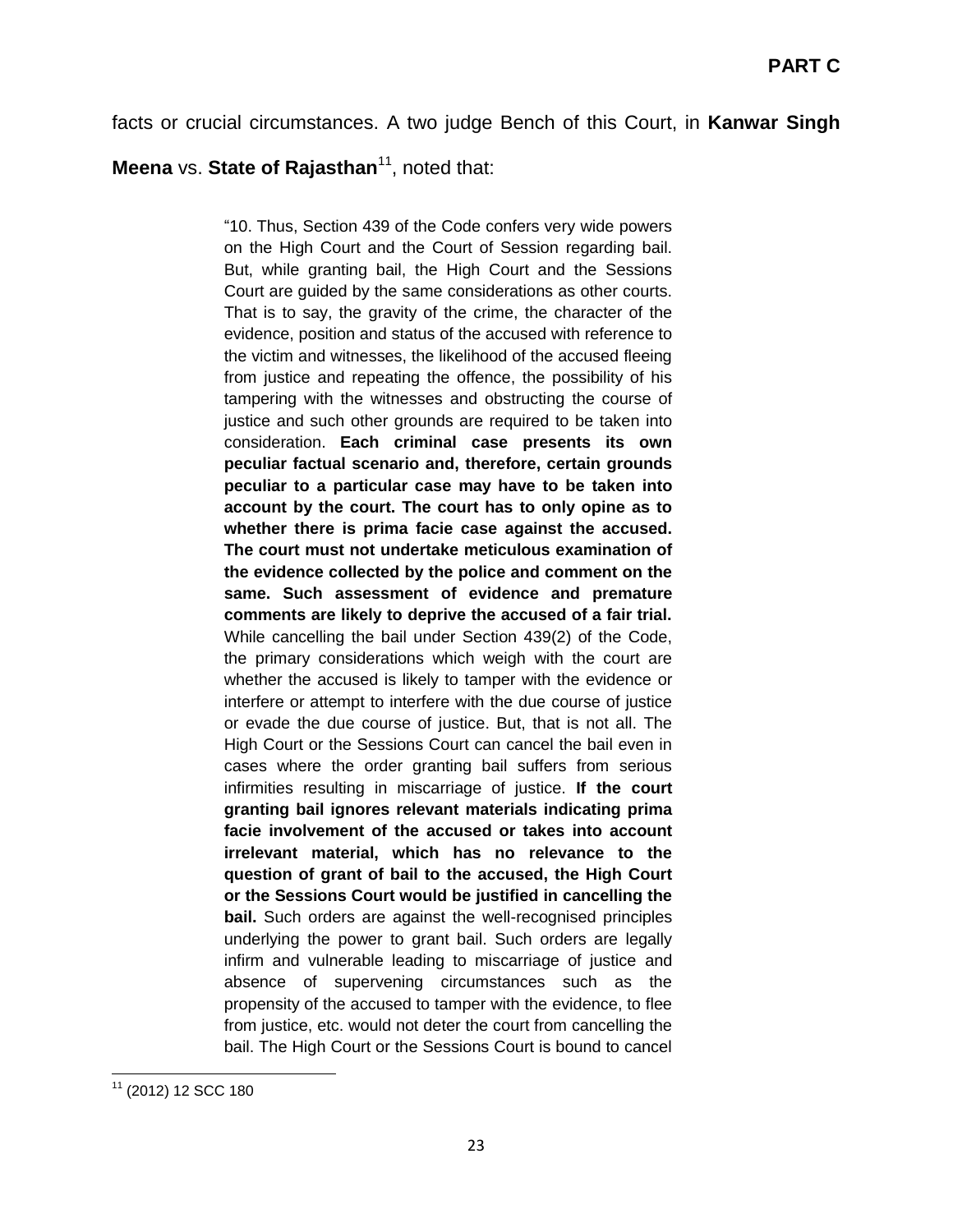such bail orders particularly when they are passed releasing the accused involved in heinous crimes because they ultimately result in weakening the prosecution case and have adverse impact on the society. Needless to say that though the powers of this Court are much wider, this Court is equally guided by the above principles in the matter of grant or cancellation of bail."

#### (**emphasis supplied**)

## Recently, this Court in **Myakala Dharmarajam** vs. **The State of Telangana** <sup>12</sup>

reiterated the above principles and stated:

"9. It is trite law that cancellation of bail can be done in cases where the order granting bail suffers from serious infirmities resulting in miscarriage of justice. If the court granting bail ignores relevant material indicating prima facie involvement of the Accused or takes into account irrelevant material, which has no relevance to the question of grant of bail to the Accused, the High Court or the Sessions Court would be justified in cancelling the bail."

19 It is apposite to mention here the distinction between the considerations which guide the grant of anticipatory bail and regular bail. In **Pokar Ram** vs. **State of Rajasthan**<sup>13</sup> , while setting aside an order granting anticipatory bail, this Court observed:

> "5. Relevant considerations governing the court's decision in granting anticipatory bail under Section 438 are materially different from those when an application for bail by a person who is arrested in the course of investigation as also by a person who is convicted and his appeal is pending before the higher court and bail is sought during the pendency of the appeal. Three situations in which the question of granting or refusing to grant bail would arise, materially and substantially

 $\overline{a}$ <sup>12</sup> (2020) 2 SCC 743

 $13$  (1985) 2 SCC 597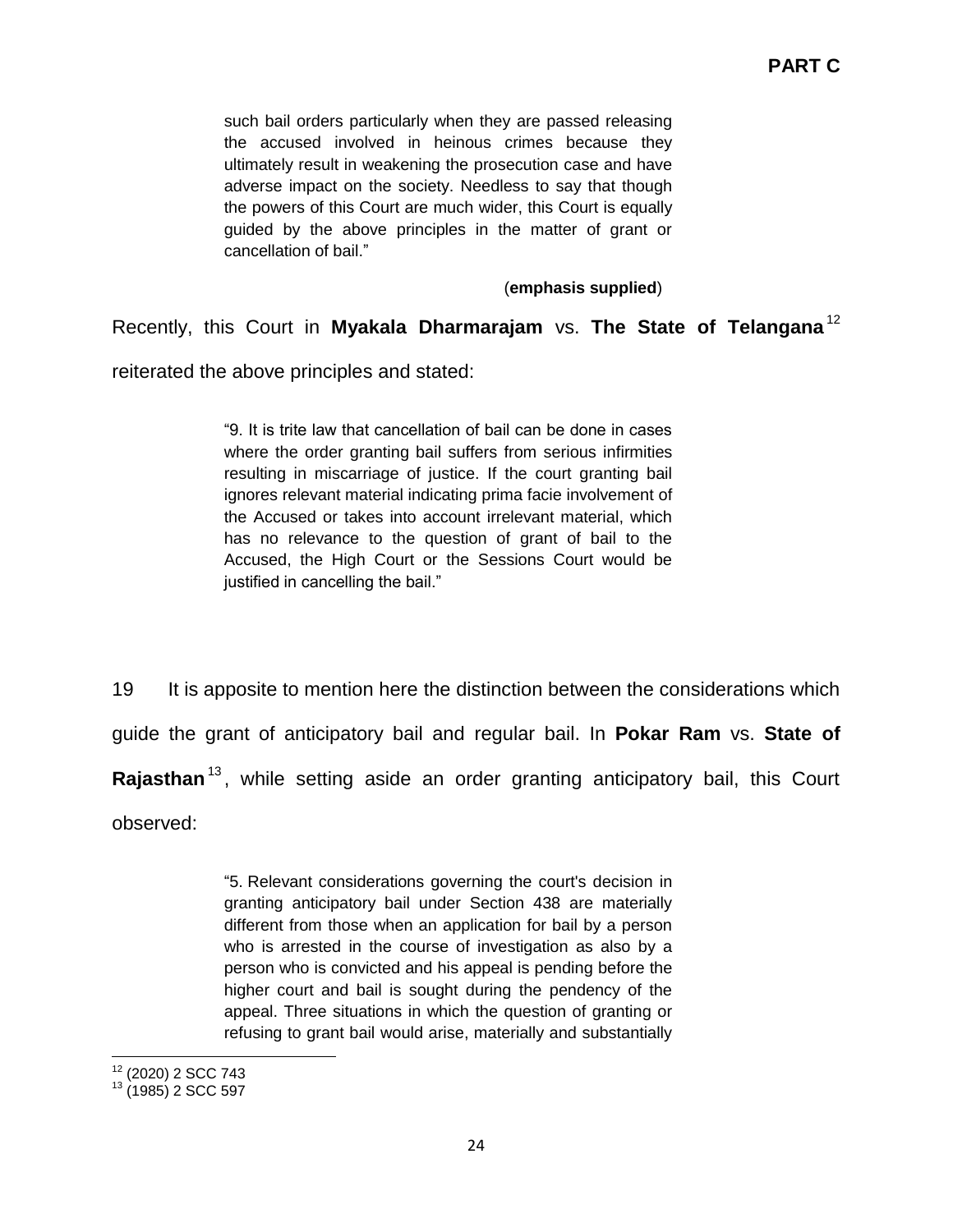differ from each other and the relevant considerations on which the courts would exercise its discretion, one way or the other, are substantially different from each other. This is necessary to be stated because the learned Judge in the High Court unfortunately fell into an error in mixing up all the considerations, as if all the three become relevant in the present situation.

6. The decision of the Constitution Bench in Gurbaksh Singh Sibbia v. State of Punjab [(1980) 2 SCC 565 : 1980 SCC (Cri) 561] clearly lays down that "the distinction between an ordinary order of bail and an order of anticipatory bail is that whereas the former is granted after arrest and therefore means release from the custody of the police, the latter is granted in anticipation of arrest and is therefore effective at the very moment of arrest". Unlike a post-arrest order of bail, it is a pre-arrest legal process which directs that if the person in whose favour it is issued is thereafter arrested on the accusation in respect of which the direction is issued, he shall be released on bail. A direction under Section 438 is intended to confer conditional immunity from the touch as envisaged by Section 46(1) or confinement. In para 31, Chandrachud, C.J. clearly demarcated the distinction between the relevant considerations while examining an application for anticipatory bail and an application for bail after arrest in the course of investigation. Says the learned Chief Justice that in regard to anticipatory bail, if the proposed accusation appears to stem not from motives of furthering the ends of justice but from some ulterior motive, the object being to injure and humiliate the applicant by having him arrested, a direction for the release of the applicant on bail in the event of his arrest would generally be made. It was observed that "it cannot be laid down as an inexorable rule that anticipatory bail cannot be granted unless the proposed accusation appears to be actuated by mala fides; and, equally, that anticipatory bail must be granted if there is no fear that the applicant will abscond". Some of the relevant considerations which govern the discretion, noticed therein are "the nature and seriousness of the proposed charges, the context of the events likely to lead to the making of the charges, a reasonable possibility of the applicant's presence not being secured at the trial, a reasonable apprehension that witnesses will be tampered with and "the larger interests of the public or the State", are some of the considerations which the court has to keep in mind while deciding an application for anticipatory bail". A caution was voiced that "in the evaluation of the consideration whether the applicant is likely to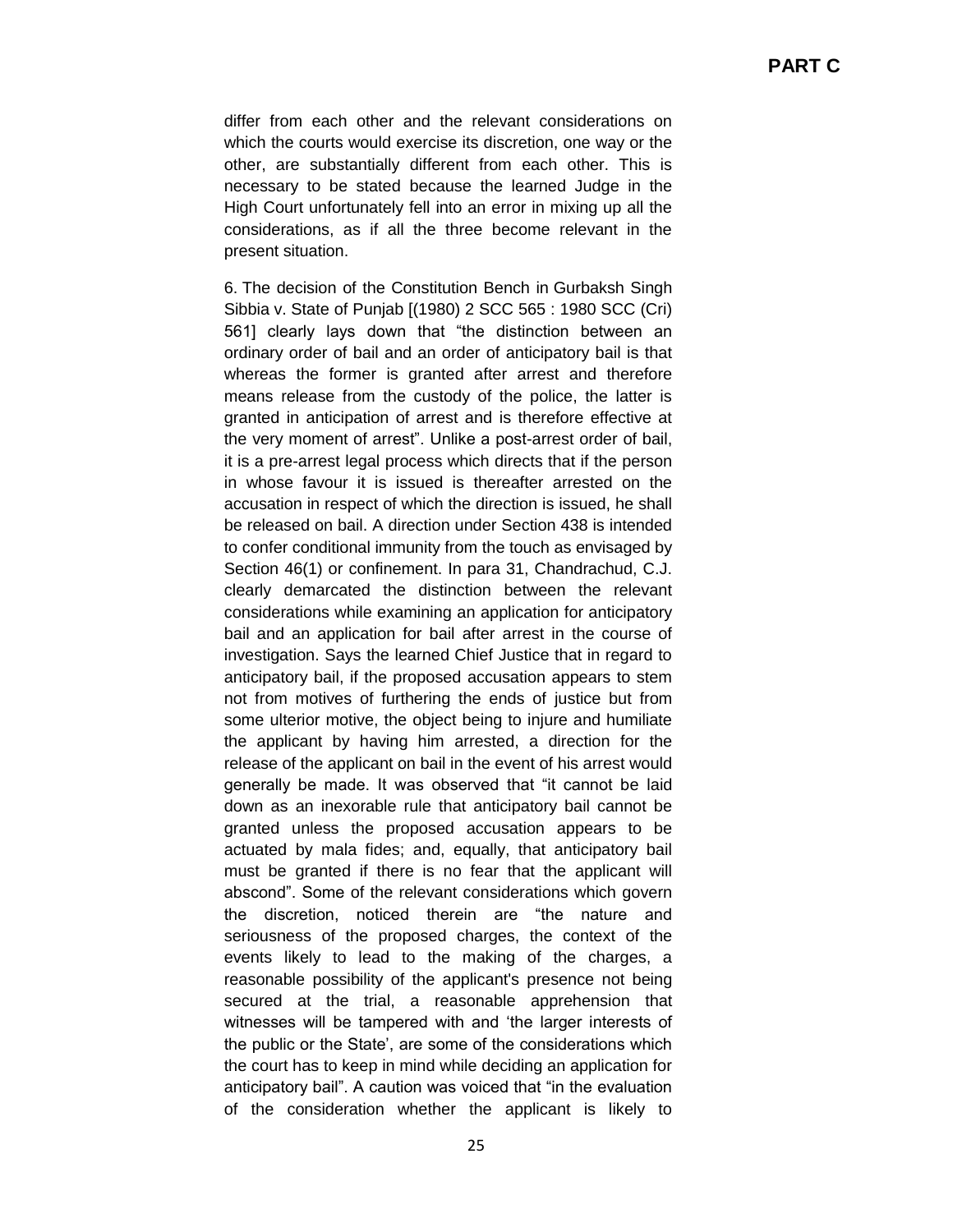abscond, there can be no presumption that the wealthy and the mighty will submit themselves to trial and that the humble and the poor will run away from the course of justice, any more than there can be a presumption that the former are not likely to commit a crime and the latter are more likely to commit it."

Judged in the light of the above principles, the judgment of the Single Judge of the High Court of Judicature at Allahabad is unsustainable. The FIR contains a recital of allegations bearing on the role of the accused in demanding dowry, of the prior incidents of assault and the payment of moneys by cheque to the in-laws of the deceased. The FIR has referred to the telephone calls which were received both from the father-in-law of the deceased on the morning of 3 August 2020 and from the deceased on two occasions on the same day- a few hours before her body was found. The grant of anticipatory bail in such a serious offence would operate to obstruct the investigation. The FIR by a father who has suffered the death of his daughter in these circumstances cannot be regarded as "engineered" to falsely implicate the spouse of the deceased and his family. We hasten to add that our observations at this stage are *prima facie* in nature, and nothing that we have said should be construed as a determination on the merits of the case which will be adjudicated at the trial.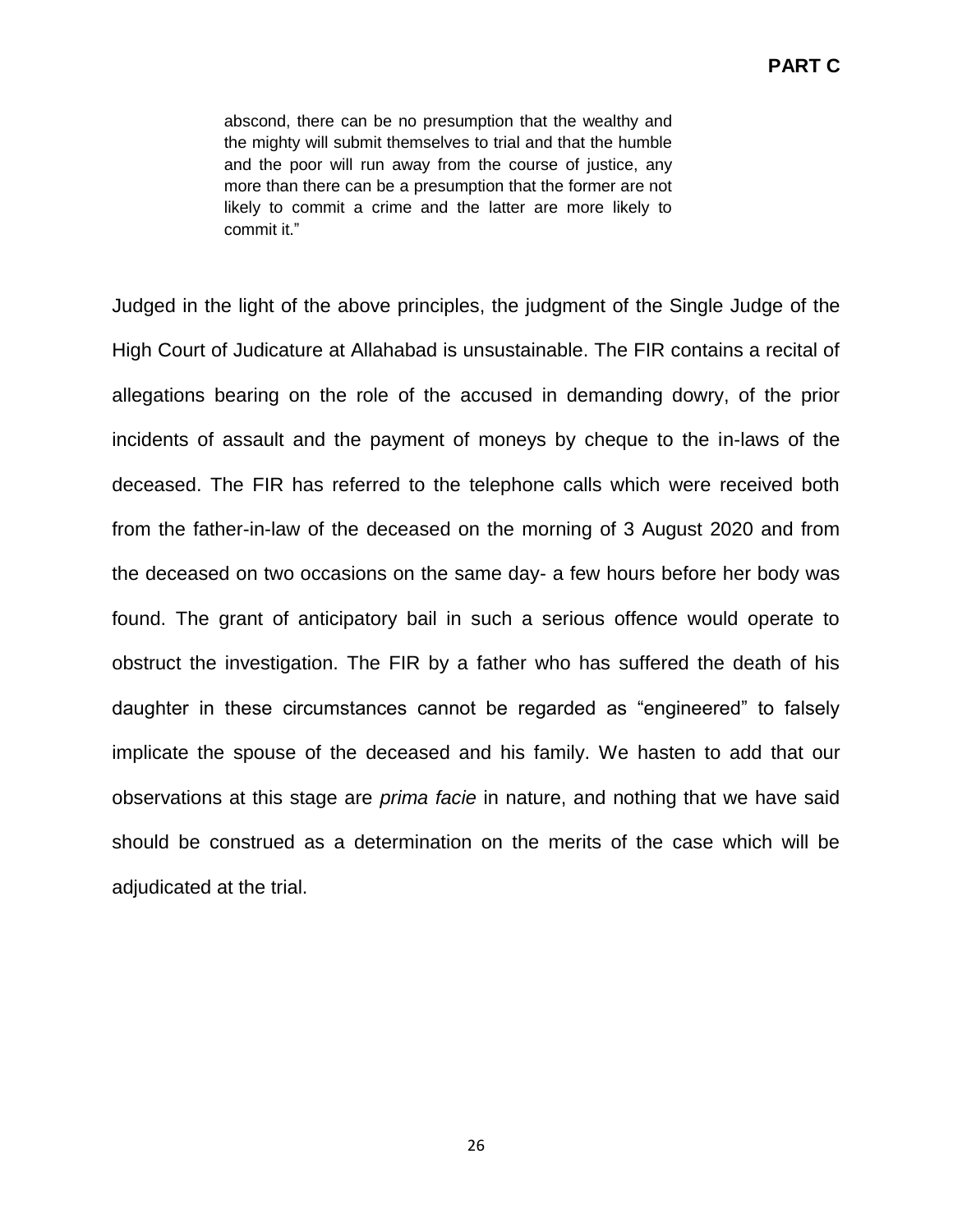**PART D**

### **D Transfer of further investigation to the CBI**

20 The investigation by the UP Police in the present case leaves much to be desired. We have already extracted in the earlier part of this judgment, the contents of the counter affidavit which have been filed on behalf of the Deputy Superintendent of Police, Agra. The contents of the counter affidavit are at a material divergence with the contents of the charge-sheet filed on 5 November 2020. During the course of the hearing, this Court has been specifically informed by learned Senior Counsel appearing on behalf of the State of Uttar Pradesh, that no investigation was conducted into the allegation in the FIR that the deceased had been murdered. Though much was sought to be made out of the alleged suicide note, at this stage it needs to be emphasised that its authenticity has been seriously disputed by the appellant. As the learned Senior Counsel for the State of Uttar Pradesh informed the Court, the forensic science laboratory referred the matter back in the absence of adequate material to assess the genuineness of the suicide note and upon resubmission, a report is awaited.

Within a couple of days of the death of Deepti, the alleged suicide note found its way into the newspapers in Agra. This is in fact a circumstance relied upon by the learned Counsel for the accused when they submit that despite the publicity given to the suicide note, the FIR does not impugn its authenticity. The sequence in this case appears to follow familiar patterns. Immediate publicity was given to the alleged suicide note. These examples are now becoming familiar. Selective disclosures to the media affect the rights of the accused in some cases and the rights of victims"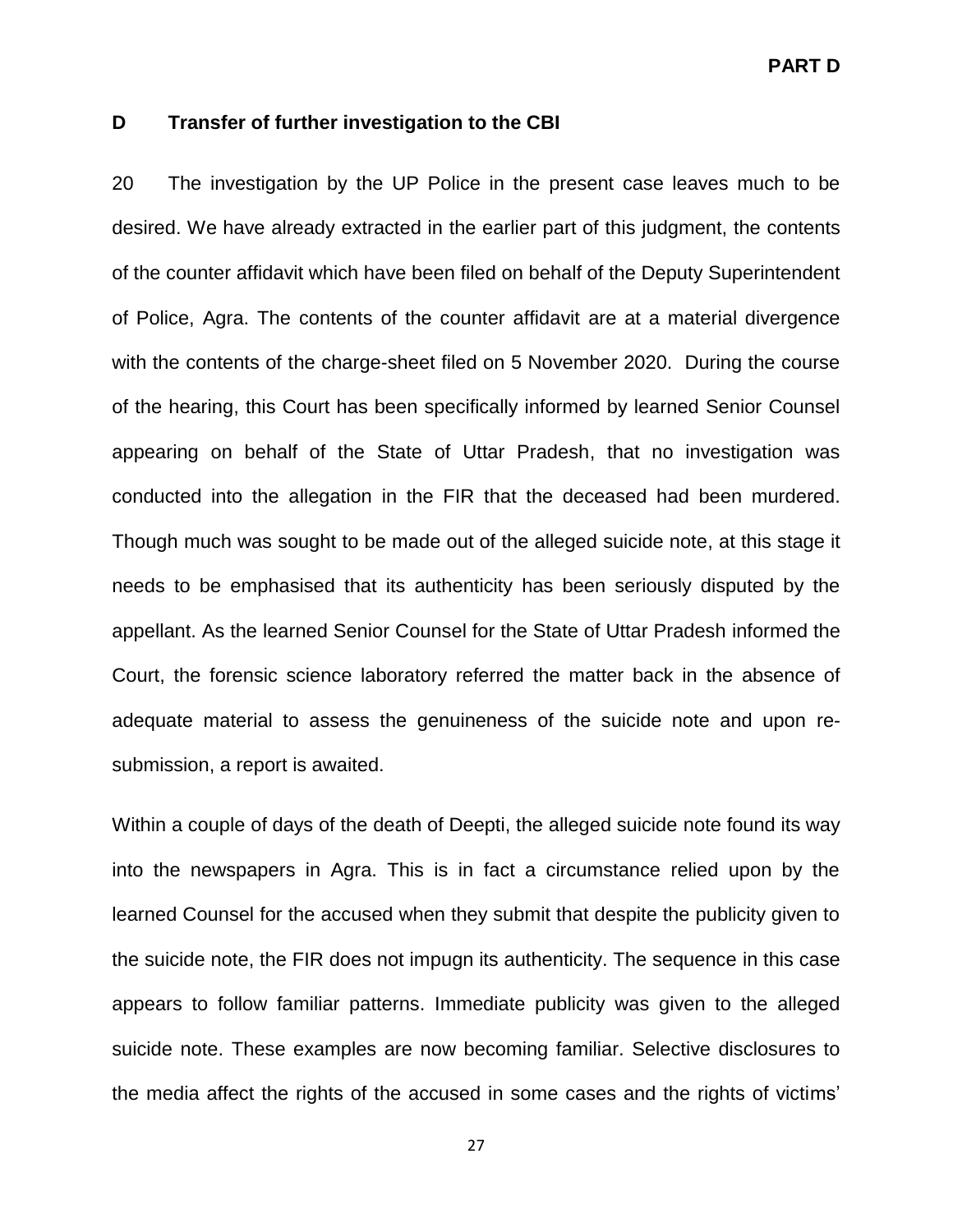families in others. The media does have a legitimate stake in fair reporting. But events such as what has happened in this case show how the selective divulging of information, including the disclosure of material which may eventually form a crucial part of the evidentiary record at the criminal trial, can be used to derail the administration of criminal justice. The investigating officer has a duty to investigate when information about the commission of a cognizable offence is brought to their attention. Unfortunately, this role is being compromised by the manner in which selective leaks take place in the public realm. This is not fair to the accused because it pulls the rug below the presumption of innocence. It is not fair to the victims of crime, if they have survived the crime, and where they have not, to their families. Neither the victims nor their families have a platform to answer the publication of lurid details about their lives and circumstances. Having said this, we *prima facie* reject the insinuation that the FIR had not doubted or referenced the suicide note, despite its publication in the news media. The daughter of the appellant had died in mysterious circumstances. The family had completed the last rites. To expect that they should be scouring the pages of the print and electronic media before reporting the crime is a mockery of the human condition. The apprehension of the appellant that A-2 and his family have a prominent social status in Agra and may have used their position in society to thwart a proper investigation cannot be regarded to be unjustified.

21 In the backdrop of what has been stated above and the serious deficiencies in the investigation, we have during the hearing, made all the counsel aware of the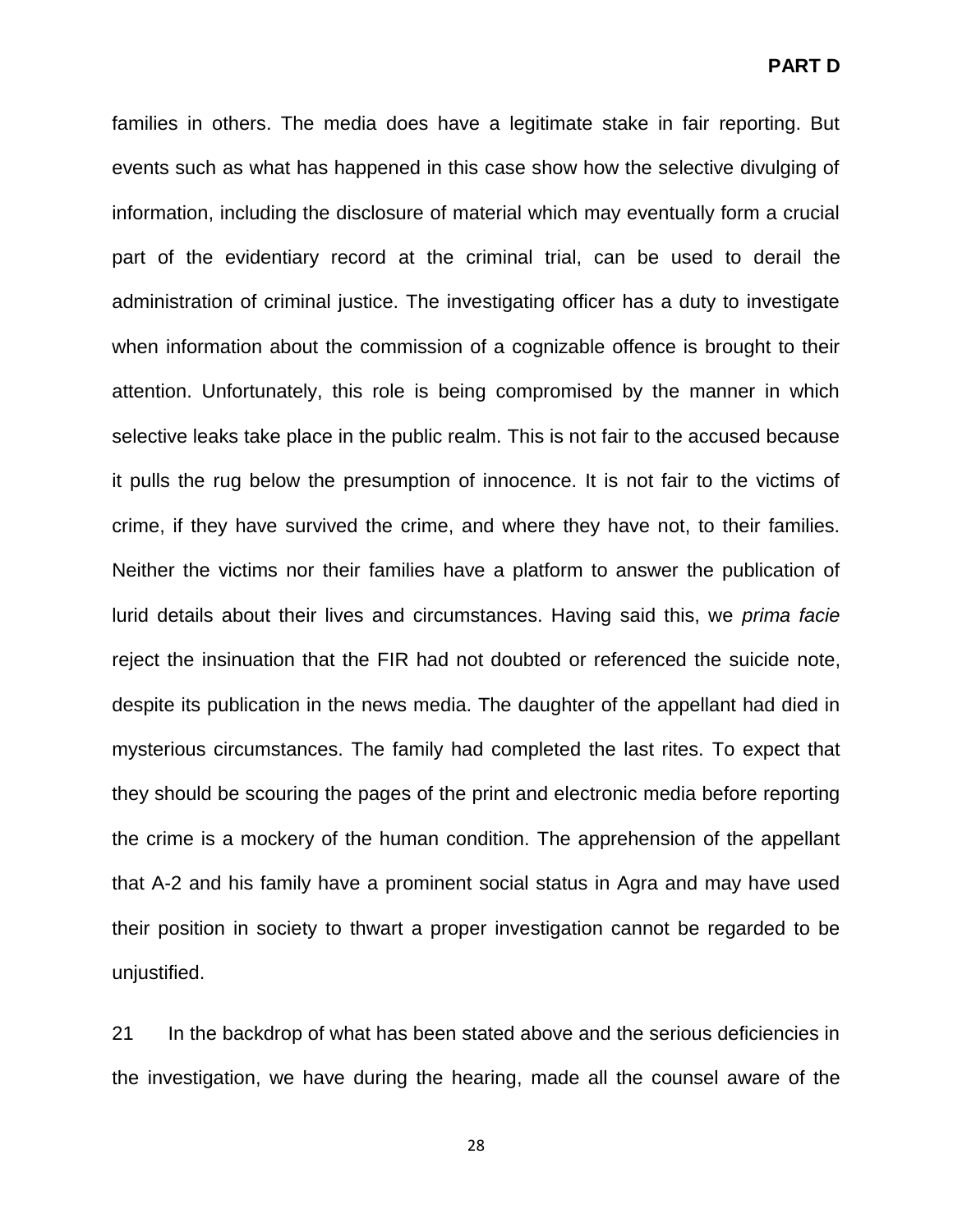possibility of this court referring the case for further investigation to the CBI. The court must enter upon the prospect of such a course of action with circumspection for two reasons. *First*, this court has repeatedly observed that the power which is vested in a superior court to transfer the investigation to another agency, such as the CBI, must be wielded with caution. In a recent judgement of this Court, **Arnab**  Goswami vs. Union of India<sup>14</sup>, one of us (Dr. Justice D Y Chandrachud) had interpreted the rationale underpinning the circumspection in the following terms:

> "44. In assessing the contention for the transfer of the investigation to the CBI, we have factored into the decisionmaking calculus the averments on the record and submissions urged on behalf of the petitioner. We are unable to find any reason that warrants a transfer of the investigation to the CBI. In holding thus, we have applied the tests spelt out in the consistent line of precedent of this Court. They have not been fulfilled. **An individual under investigation has a legitimate expectation of a fair process which accords with law. The displeasure of an accused person about the manner in which the investigation proceeds or an unsubstantiated allegation (as in the present case) of a conflict of interest against the police conducting the investigation must not derail the legitimate course of law and warrant the invocation of the extraordinary power of this Court to transfer an investigation to the CBI. Courts assume the extraordinary jurisdiction to transfer an investigation in exceptional situations to ensure that the sanctity of the administration of criminal justice is preserved. While no inflexible guidelines are laid down, the notion that such a transfer is an "extraordinary power" to be used "sparingly" and "in exceptional circumstances" comports with the idea that routine transfers would belie not just public confidence in the normal course of law but also render meaningless the extraordinary situations that warrant the exercise of the power to transfer the investigation.** Having balanced and considered the material on record as well as the averments of

l <sup>14</sup> WP (Crl) 130 of 2020, decided on 19 May 2020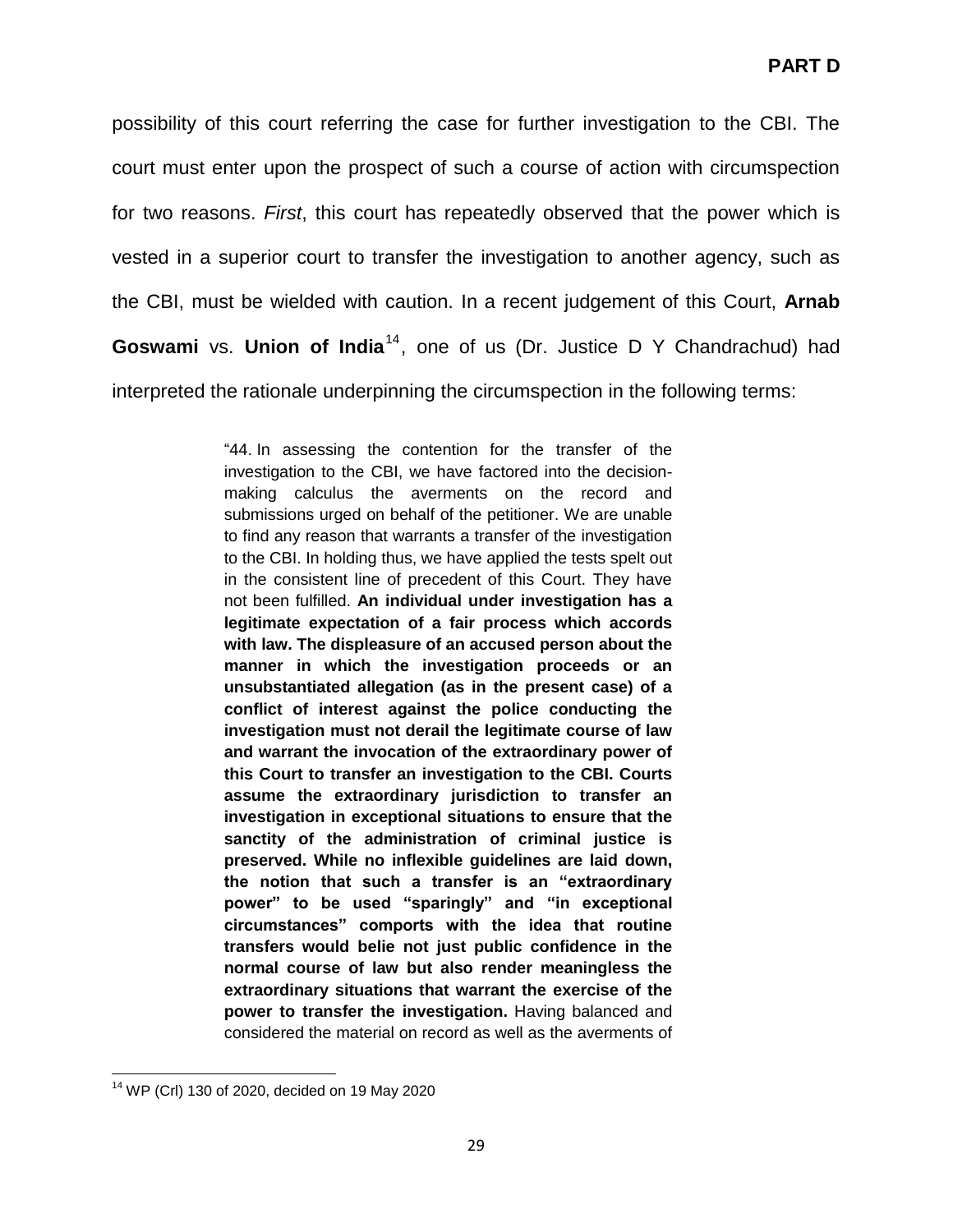and submissions urged by the petitioner, we find that no case of the nature which falls within the ambit of the tests enunciated in the precedents of this Court has been established for the transfer of the investigation."

(**emphasis supplied**)

22 *Second*, in the facts of this case, the charge-sheet which is dated 24 October 2020 has been submitted to the competent court on 5 November 2020. The submission of the charge-sheet does not oust the jurisdiction of a superior court, when as in the present case, the investigation is tainted and there is a real likelihood of justice being deflected. In **Vinay Tyagi** vs **Irshad**<sup>15</sup> , a two judge Bench of this Court, speaking through Justice Swatanter Kumar, has held:

> "43. At this stage, we may also state another well-settled canon of the criminal jurisprudence that the superior courts have the jurisdiction under Section 482 of the Code or even Article 226 of the Constitution of India to direct "further investigation", "fresh" or "de novo" and even "reinvestigation". "Fresh", "de novo" and "reinvestigation" are synonymous expressions and their result in law would be the same. **The superior courts are even vested with the power of transferring investigation from one agency to another, provided the ends of justice so demand such action. Of course, it is also a settled principle that this power has to be exercised by the superior courts very sparingly and with great circumspection**."

> > (**emphasis supplied**)

The court held that wherever a charge-sheet has been submitted to the court, even this Court would not ordinarily reopen the investigation especially by entrusting it to

l <sup>15</sup> (2013) 5 SCC 762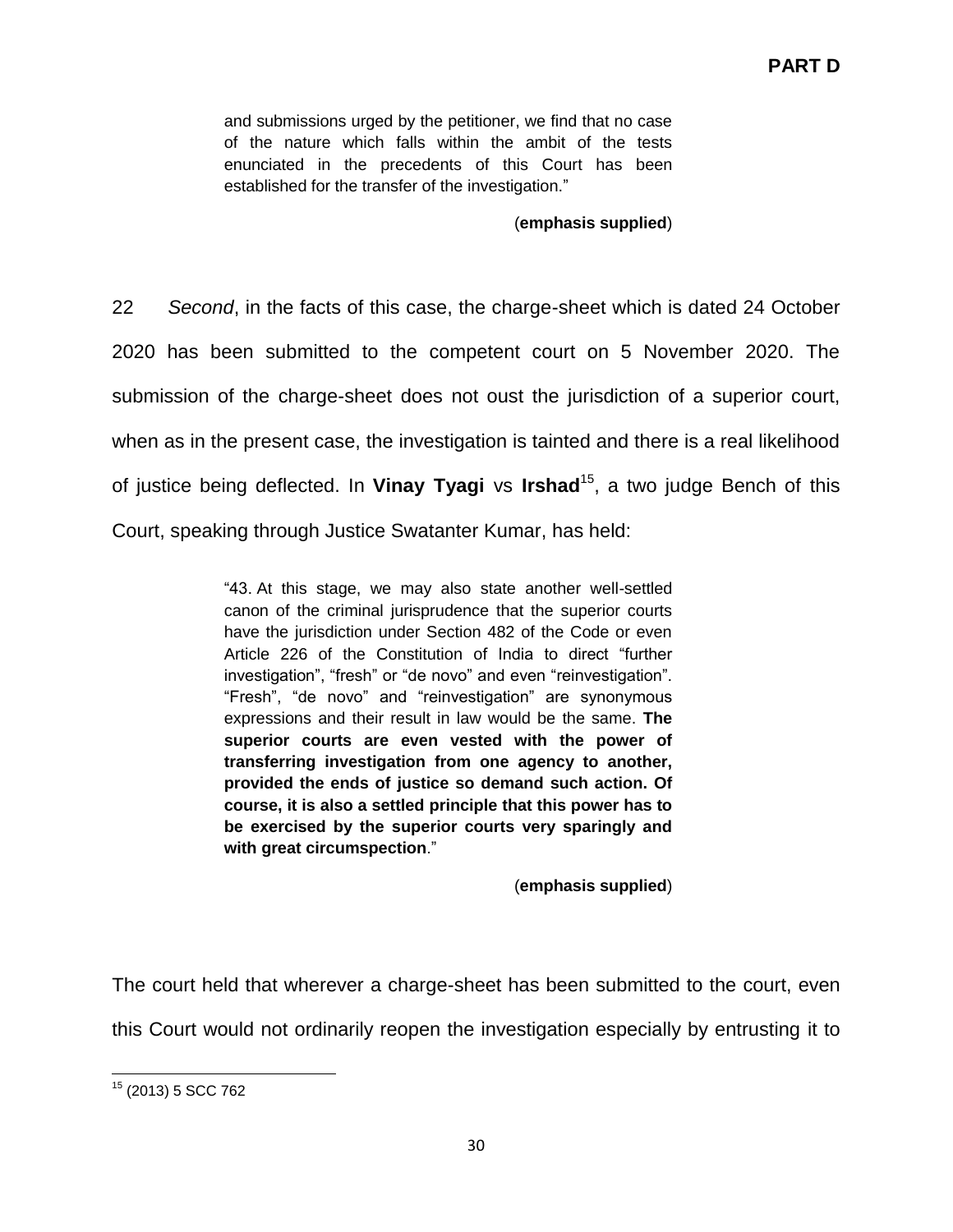a specialized agency. However, in a proper case, when the Court feels that the investigation by the police has not been in the proper perspective and that in order to do complete justice, where the facts of the case demand that the investigation be handed over to a specialized agency, a superior court is not bereft of the authority to do so. **(**Disha v. State of Gujarat [(2011) 13 SCC 337: (2012) 2 SCC (Cri) 628] and Rubabbuddin Sheikh v. State of Gujarat [(2010) 2 SCC 200: (2010) 2 SCC (Cri) 1006])

In **Pooja Pal** vs **Union of India**<sup>16</sup>, a two judge Bench of this Court, speaking through Justice Amitava Roy, observed that there was no embargo on this Court to transfer an investigation to the CBI after submission of the charge-sheet in the following terms-

> "79. The precedential ordainment against absolute prohibition for assignment of investigation to any impartial agency like CBI, submission of the charge-sheet by the normal investigating agency in law notwithstanding, albeit in an exceptional fact situation warranting such initiative, in order to secure a fair, honest and complete investigation and to consolidate the confidence of the victim(s) and the public in general in the justice administering mechanism, is thus unquestionably absolute and hallowed by time. Such a measure, however, can by no means be a matter of course or routine but has to be essentially adopted in order to live up to and effectuate the salutary objective of guaranteeing an independent and upright mechanism of justice dispensation without fear or favour, by treating all alike.....

> 81. The judicially propounded propositions on the aspects of essentiality and justifiability for assignment of further investigation or reinvestigation to an independent investigating agency like CBI, whether or not the probe into a criminal offence by the local/State Police is pending or

l <sup>16</sup> (2016) 3 SCC 135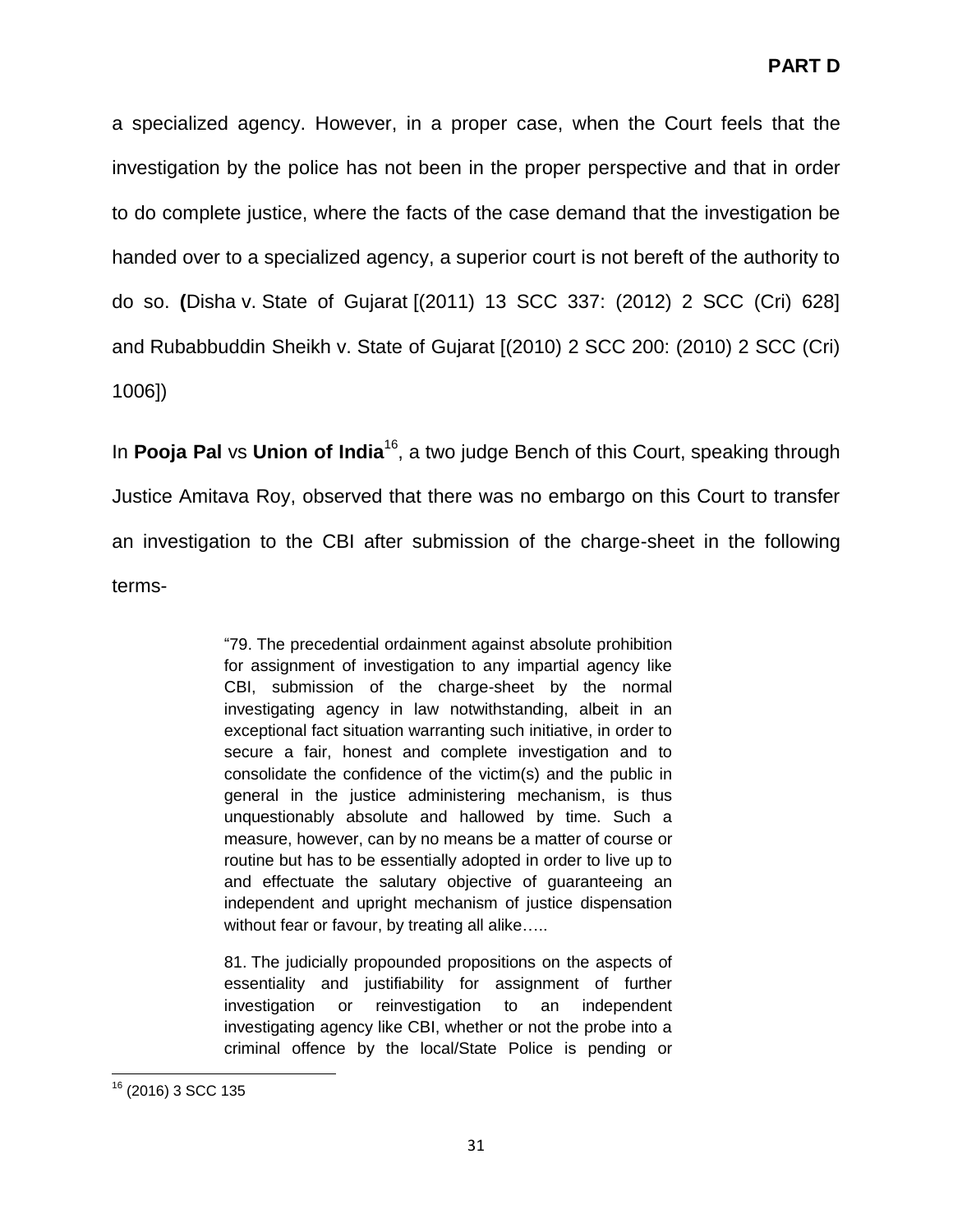completed, irrespective of as well, the pendency of the resultant trial have concretised over the years, applicability whereof, however, is contingent on the factual setting involved and the desideratum for vigilant, sensitised and even-handed justice to the parties.

83……. Though a court's satisfaction of want of proper, fair, impartial and effective investigation eroding its credence and reliability is the precondition for a direction for further investigation or reinvestigation, submission of the chargesheet ipso facto or the pendency of the trial can by no means be a prohibitive impediment. The contextual facts and the attendant circumstances have to be singularly evaluated and analysed to decide the needfulness of further investigation or reinvestigation to unravel the truth and mete out justice to the parties."

Similarly, in **Dharam Pal** vs **State of Haryana**<sup>17</sup>, a two judge Bench of this Court,

speaking through Justice Dipak Mishra (as the learned Chief Justice then was),

upheld the power of this Court to transfer an investigation to the CBI, irrespective of

the stage of the trial. It held:

"24. Be it noted here that the constitutional courts can direct for further investigation or investigation by some other investigating agency. The purpose is, there has to be a fair investigation and a fair trial. The fair trial may be quite difficult unless there is a fair investigation. We are absolutely conscious that direction for further investigation by another agency has to be very sparingly issued but the facts depicted in this case compel us to exercise the said power. We are disposed to think that purpose of justice commands that the cause of the victim, the husband of the deceased, deserves to be answered so that miscarriage of justice is avoided. Therefore, in this case the stage of the case cannot be the governing factor.

25. ….If a grave suspicion arises with regard to the investigation, should a constitutional court close its hands and accept the proposition that as the trial has commenced, the

l <sup>17</sup> (2016) 4 SCC 160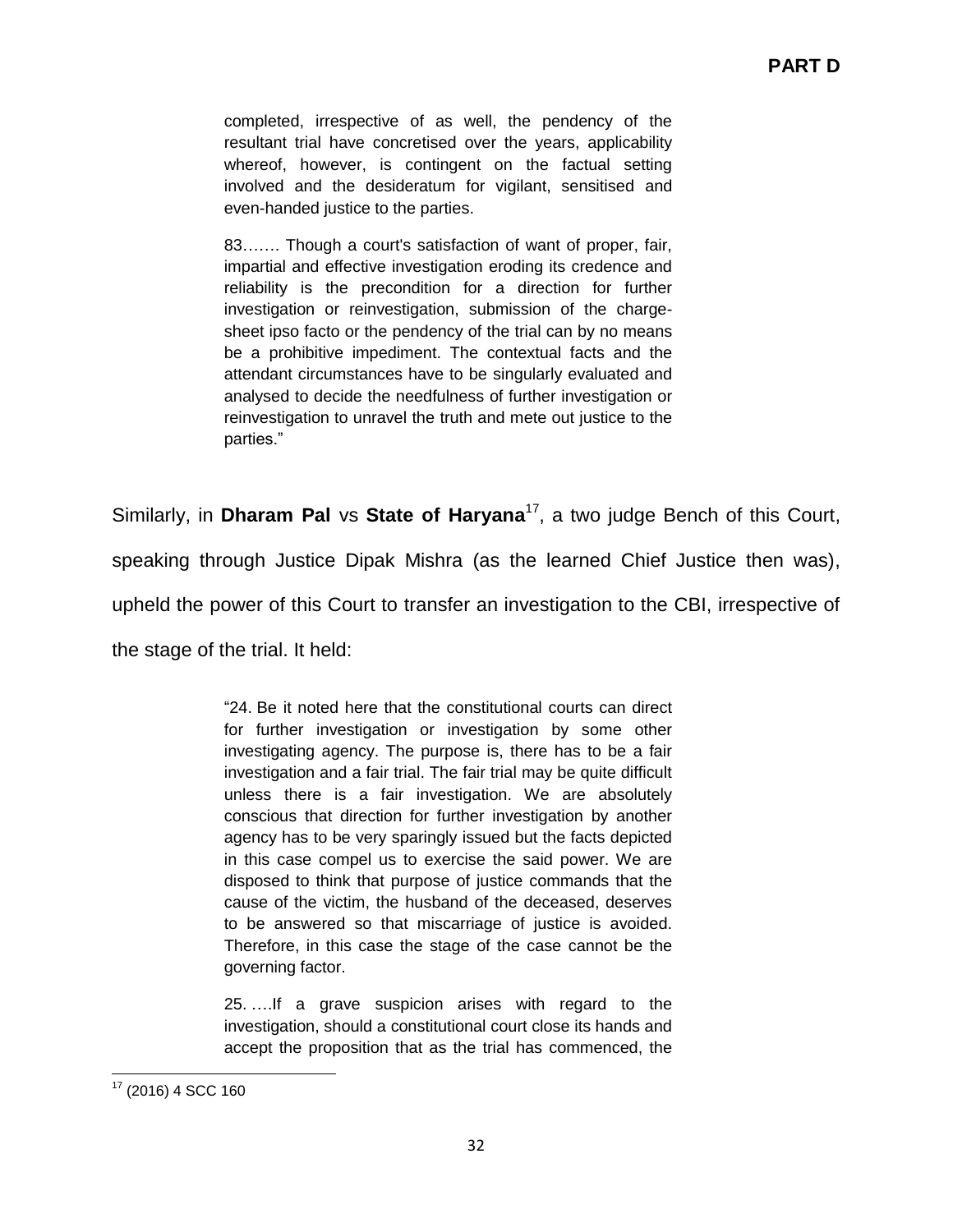matter is beyond it? That is the "tour de force" of the prosecution and if we allow ourselves to say so it has become "idée fixe" but in our view the imperium of the constitutional courts cannot be stifled or smothered by bon mot or polemic…."

23 Having regard to the circumstances which have emerged on the record, which have been adverted to in the earlier part of the judgment, we are of the view that it is necessary to entrust a further investigation of the case to the CBI in exercise of the powers of this Court under Article 142 of the Constitution. The conduct of the investigating authorities from the stage of arriving at the scene of occurrence to the filing of the charge-sheet do not inspire confidence in the robustness of the process. A perusal of the charge-sheet evinces a perfunctory rendition of the investigating authorities" duty by a bare reference to the facts and the presumption under Section 304B of the IPC when the death occurs within seven years of the marriage. The stance taken by the Deputy Superintendent of Police in the Counter Affidavit, filed a few days after forwarding the charge-sheet, travels beyond the scope of the investigation recorded in the charge-sheet with respect to the veracity of the suicide note, medical examination of injuries and the past miscarriages of the deceased. Critical facts of the money trail between the deceased, her father (the informant), and the accused; and the call history of A2, the informant and the deceased are unexplored. No attempt at custodial interrogation of the applicants was made between the issuance of non-bailable warrants on 9 September 2020 and interim protection from arrest by the High Court granted on 22 September 2020. As noted above, upon questioning during the hearing, the Counsel for the State answered that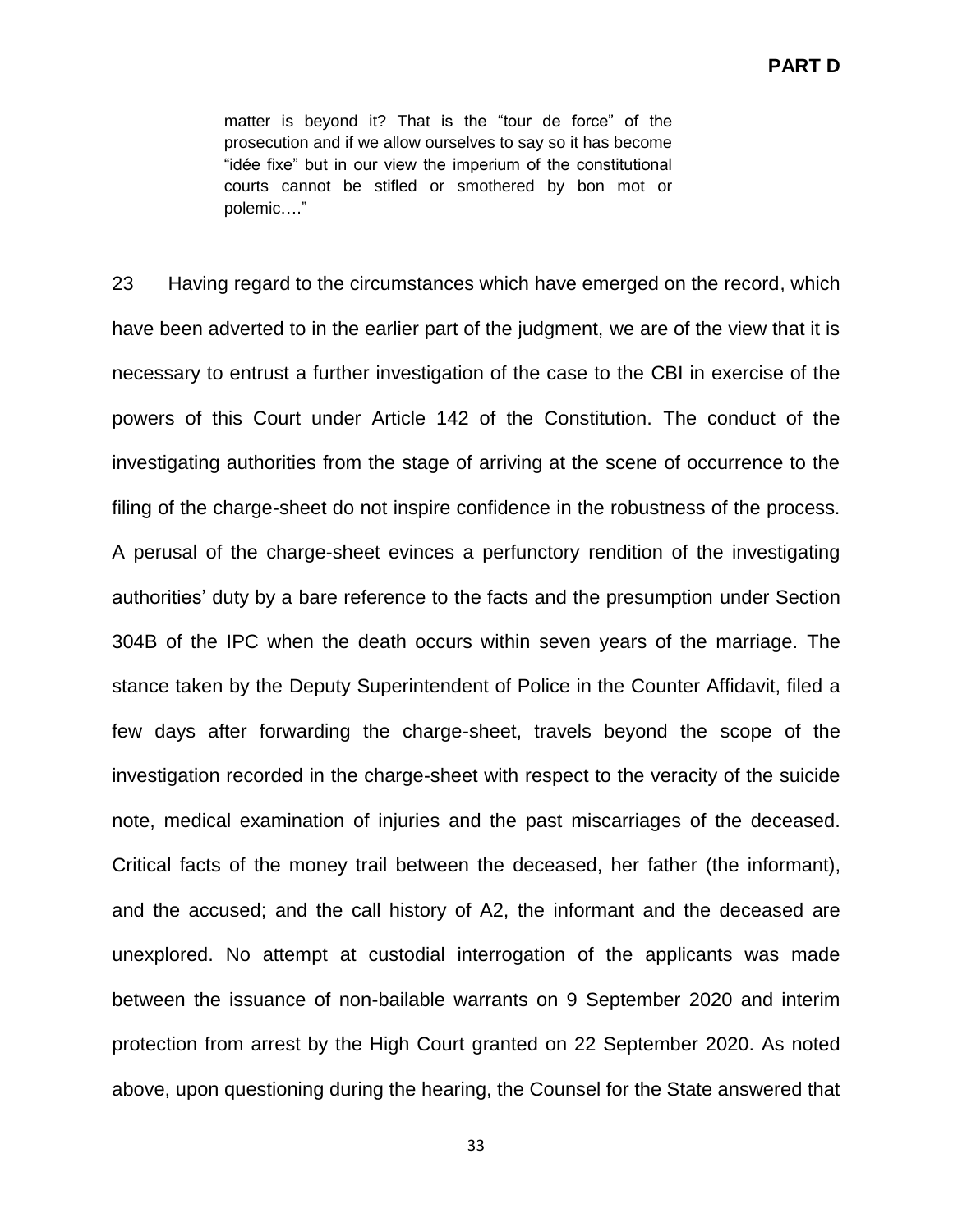no investigation on the allegation of murder had been conducted. It would indeed be a travesty if this Court were to ignore the glaring deficiencies in the investigation conducted so far, irrespective of the stage of the proceedings or the nature of the question before this Court. The status of the accused as propertied and wealthy persons of influence in Agra and the conduct of the investigation thus far diminishes this Court"s faith in directing a further investigation by the same authorities. The cause of justice would not be served if the Court were to confine the scope of its examination to the wisdom of granting anticipatory bail and ignore the possibility of a trial being concluded on the basis of a deficient investigation at best or a biased one at worst.

24 Mr K M Nataraj, Additional Solicitor General of India has appeared in these proceedings with Mr Arvind Kumar Sharma, and stated that the CBI would abide by the orders of this Court.

### **E Summation**

- 25 We accordingly allow the appeal and issue the following directions:
	- (i) The order passed by the Single Judge of the High Court of Judicature at Allahabad allowing the applications for anticipatory bail by the respondents-accused shall stand set aside and the bail granted to them shall stand cancelled; and